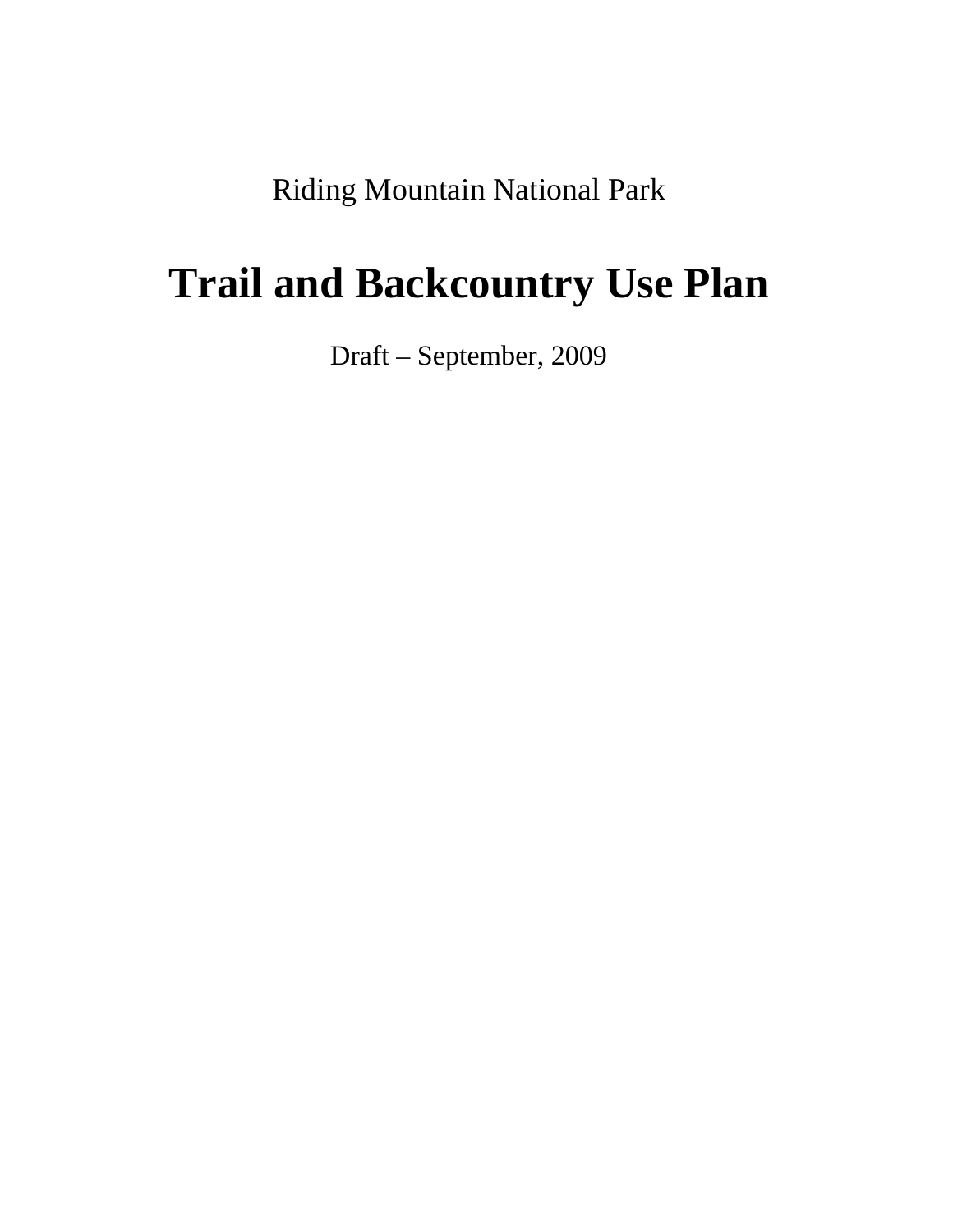Recommended by:

Richard Dupuis Manager, Visitor Experience

Approved by:

Cheryl Penny Field Unit Superintendent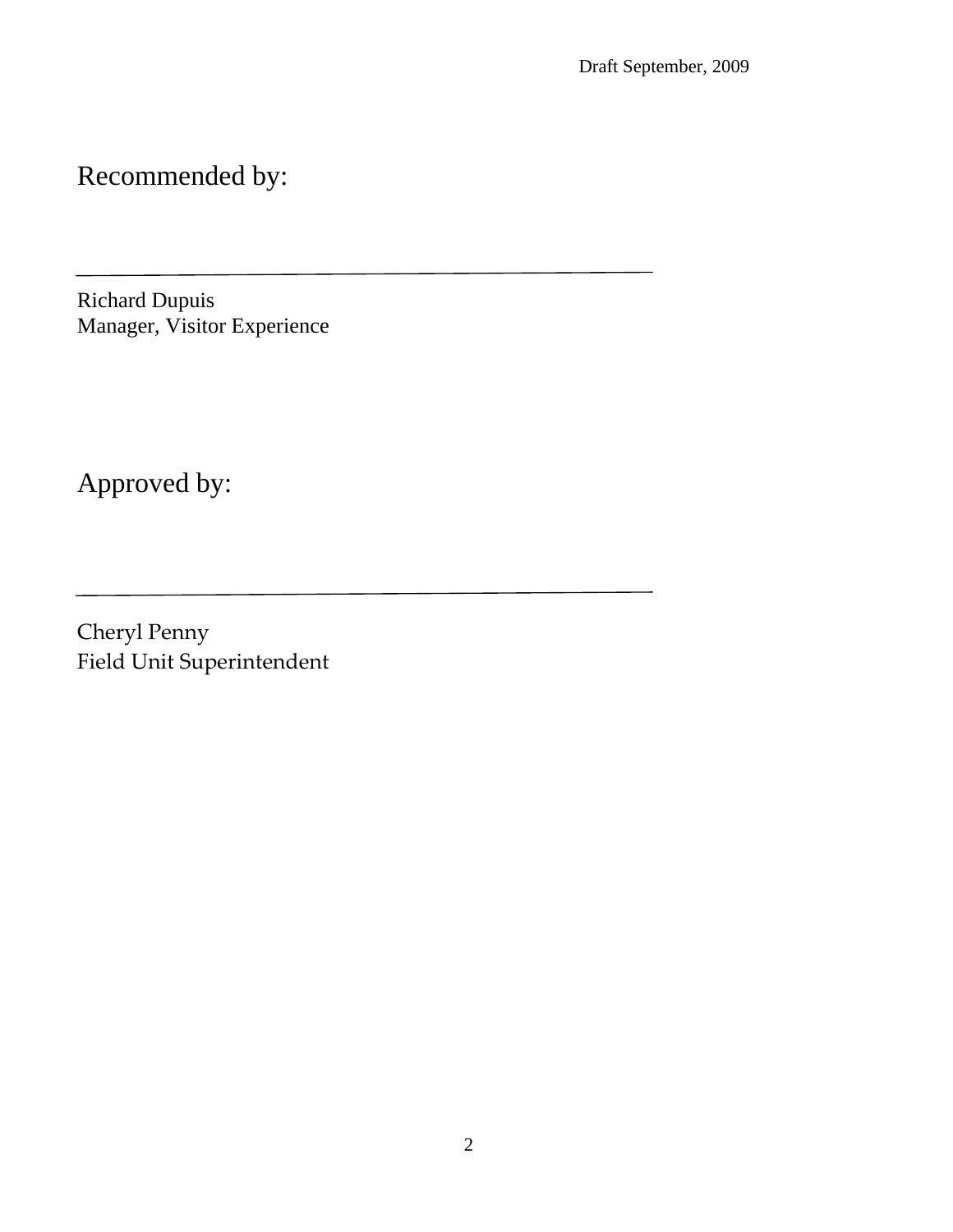#### **EXECUTIVE SUMMARY**

This plan sets direction for the trails and backcountry system in the Park and outlines some key actions for Parks Canada over the next five years. It strives to enhance visitor experiences while maintaining operational, ecological and financial sustainability throughout the system. The work plan addresses the highest priorities and uses a phased approach for implementation. There is a proposed trail and backcountry camping classification system that will facilitate setting priorities and implementing this plan.

The history of trail development, trends, public and staff feedback have helped shape this plan. The Parks Canada mandate, vision statement and other documents guide the decision-making process and development of the goals and actions included in this plan.

The trails are intended to showcase RMNP's varied ecosystems, its topography and its cultural landscapes. A focus of planning is to provide opportunities for people to develop a strong connection to RMNP. Memorable visitor experiences and learning encourages visitors to become ambassadors who understand the importance of protecting and presenting National Parks for future generations.

The current trail system of approximately 400 km is extensive. A new approach will look at what we do, what we do with others and what can be done by others through permitted activities. Partnering with others brings many benefits to the Park, our partners and Park visitors.

Three priority areas are protecting, experiencing and connecting. Some goals and key actions in these areas are highlighted below.

#### **Protecting**

- Define ecological footprint relating to trail assets Analyse the ecological footprint of trails and backcountry related assets
- Define the ecological indicators to be monitored to ensure ecological integrity
- Monitor the ecological footprint closely over the first three years of the plan.
- Define the overall maximum footprint of the RMNP trail system.

#### **Experiencing**

- Goals and key actions will significantly improve the visitor experience and opportunities from the planning, to the visiting, and the remembering.
- Partnering opportunities will be pursued where they can enhance the visitor experience, offer learning opportunities and maintain the ecological integrity of the Park.
- Be responsive to current and future visitor trends and needs.

#### **Connecting**

- Promote stewardship of the Park by connecting people to a variety of ecosystems and cultural landscapes.
- Enhanced communications, marketing and new initiatives will offer local communities and visitors more opportunities to discover and treasure the natural resources of RMNP.
- Connecting to our neighbouring communities around RMNP.

Other goals and actions in this plan have been developed for specific sites (e.g. Lake Audy, etc...).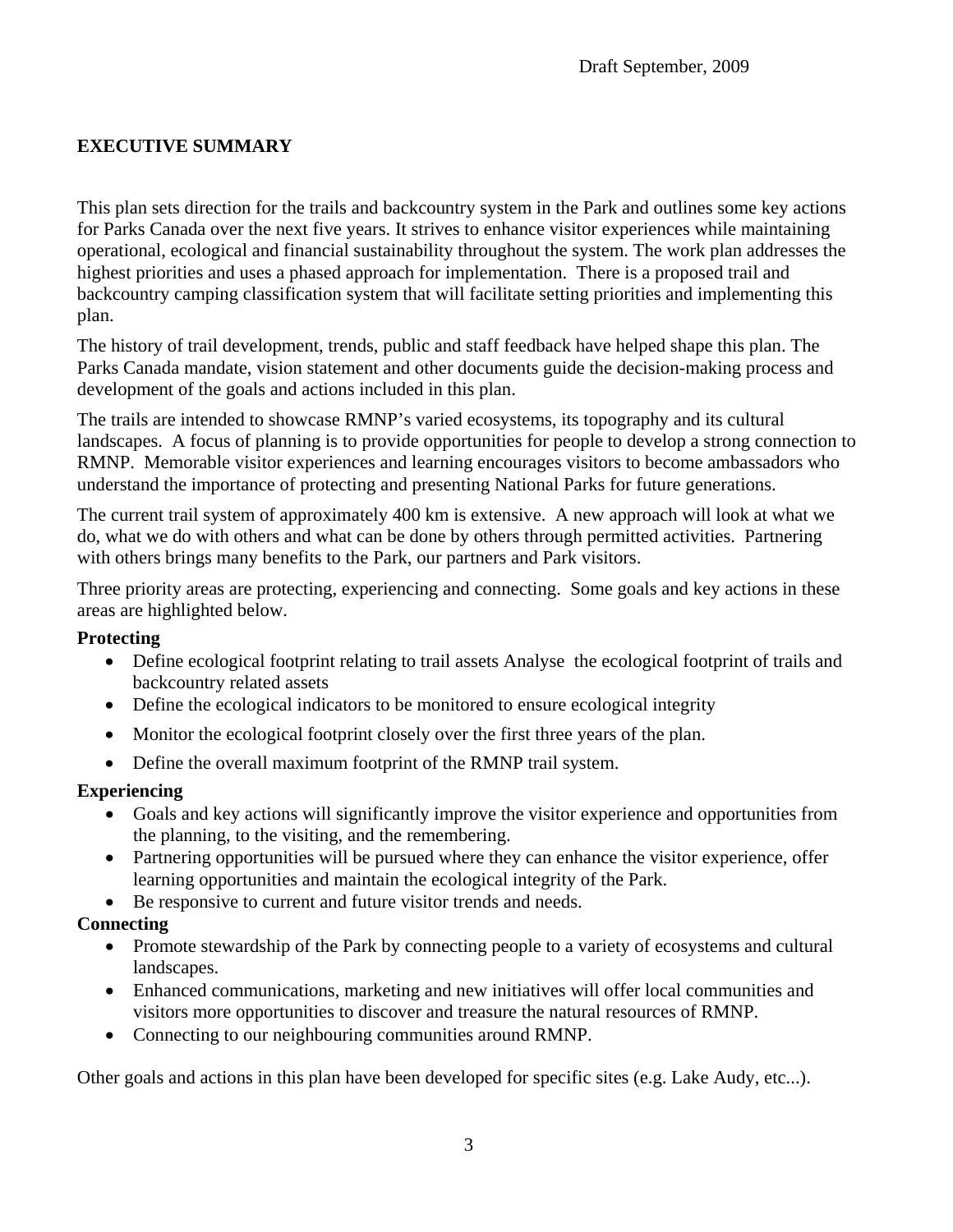#### **TABLE OF CONTENTS**

| $A_{\cdot}$  |  |
|--------------|--|
| <b>B.</b>    |  |
| $C_{\cdot}$  |  |
| D.           |  |
| $E_{\rm c}$  |  |
| $F_{\perp}$  |  |
| $G_{\cdot}$  |  |
|              |  |
|              |  |
|              |  |
| H.           |  |
| $\mathbf{I}$ |  |
|              |  |

## Appendices

**Appendix 1- Capital Asset Principles** Appendix 2 - Feedback phase 1 consultation Appendix 3 - Environmental Assessment Appendix 4 - Trail and Campsite Classification System Appendix  $5$  - Work Plan  $-5$  years (in development) Appendix 6 - Map - Year 1 and 2 projects (in development)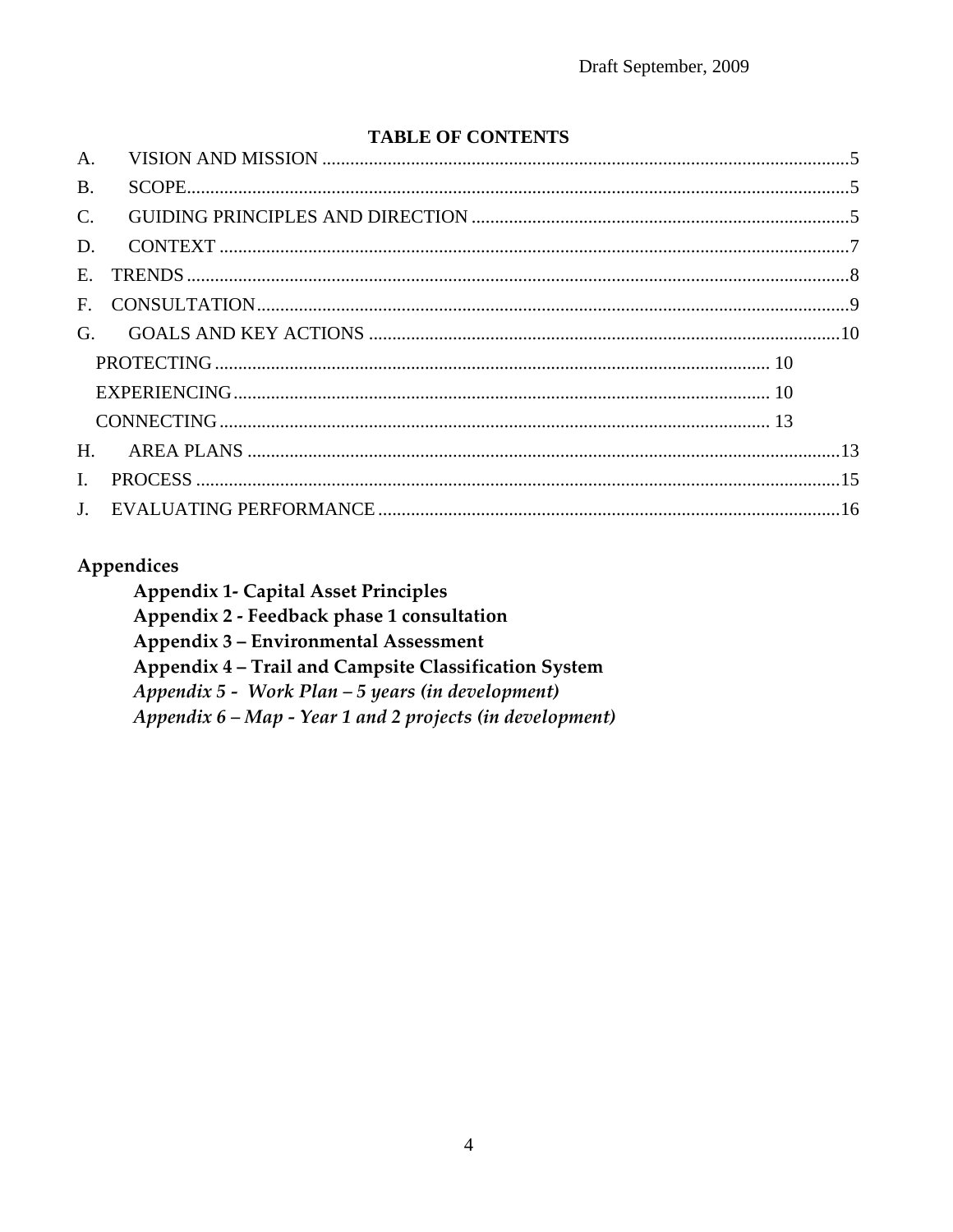# <span id="page-4-0"></span>**A. VISION AND MISSION**

**Vision –** Desired Future State in year 2020…

*The varied and unique trails and backcountry activities makes Riding Mountain National Park one of the premier destinations of choice in Canada to experience outstanding natural wonders.* 

#### **Mission**

*Implement a renewal of the trails and backcountry system to enhance the visitors' experience and connection to the wilderness areas of RMNP while leaving these places unimpaired for future generations.* 

# **B. SCOPE**

This Trail and Backcountry Plan provides an approach for renewal over the next five years. A five year work plan is included in Appendix 5 and will be updated annually.

This plan refers to the trail and backcountry system which includes all trails in the Park (frontcountry and backcountry), day use areas at trail heads, trailhead access roads, backcountry camping, and other backcountry visitor activities and facilities.

# **C. GUIDING PRINCIPLES AND DIRECTION**

The focus for the trail and backcountry use in RMNP is to **connect** people, regionally and nationally, to a trail or backcountry **experience** in RMNP that inspires them to **protect** these wild areas.

# *Protect ‐‐‐ Experience ‐‐‐ Connect*

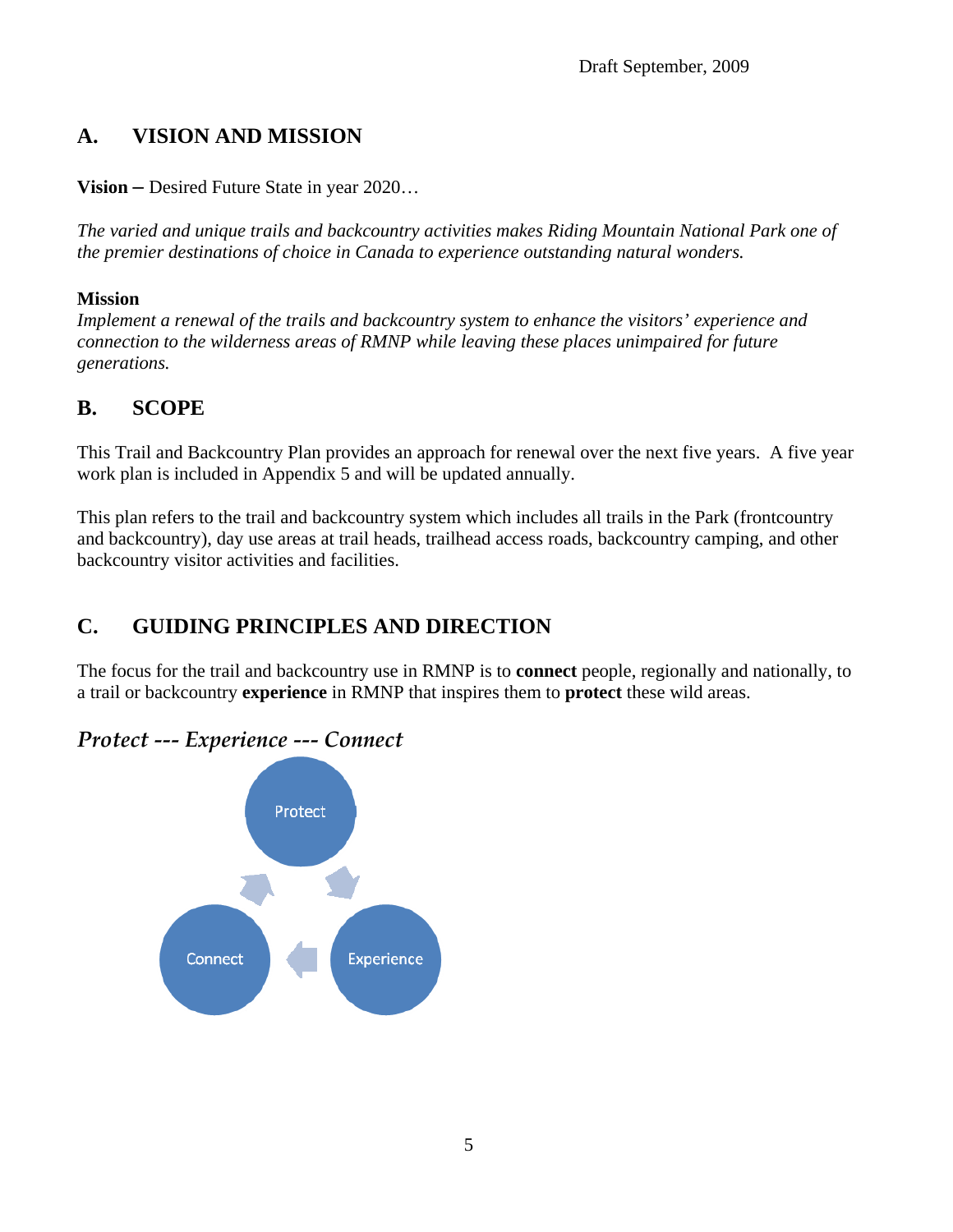#### **Protect**

*"On behalf of the people of Canada, we protect and present nationally significant examples of Canada's natural and cultural heritage..." Parks Canada Mandate* 

#### **Experience**

This plan is responsive to current needs expressed during public consultations and ongoing feedback from users. Trends in outdoor activities, travel and demographics are taken into account. RMNP wants to provide a quality trail and/or backcountry experience which results in a deeper connection for people to their natural world and this national park. By accessing various parts of RMNP, people experience and learn more about its natural and cultural history.

Design and maintenance of the trails and backcountry facilities will incorporate best practices that are sustainable and minimize impacts to cultural resources and ecosystems. The threshold for trail development (ecological footprint) in RMNP needs to be determined and monitored to maintain ecological integrity. However, levels of use (demand) and the capacity to maintain trails are other very important considerations. The history and stories of RMNP's trails/backcountry need to be recorded, protected, and used to engage people and enhance learning opportunities.

*"We are … opening doors to places of discovery and learning, reflection and recreation." Parks Canada Charter* 

 *"Develop and implement a long-term vision and plan for backcountry camping and the trail system that addresses current and future user market needs and provides a range of opportunities to experience both the natural and cultural heritage of RMNPC." RMNP Management Plan, 2007*

 *"Although Parks Canada will never eliminate all the risks and hazards that our visitors are exposed to, we will continue to practice due diligence, striving to provide as safe a visitor experience as possible...The Park will promote "Self-Reliance" messaging to all visitors ..." Public Safety Strategy, RMNPC, 2005* 

*"Parks Canada will continue to engage stakeholders and partners in the protection and presentation of the heritage places it administers." Corporate Plan 2008-2013*

*"The increasing involvement of First Nations in decisionmaking and sharing of traditional knowledge enhances the protection, management and understanding of this special place." RMNP Management Plan, 2007*

#### **Connect**

With the natural areas of the park being accessible, people have the opportunity to become connected to their **natural world**; they experience the essence of RMNP ecosystems and landscapes (grasslands, boreal forest, escarpment, lakes, etc…) and with this stronger connection comes a desire to protect.

Parks Canada wants to have stronger connections with the **various communities,** including user groups such as the Outdoor Clubs. The Park will be actively partnering with others who are willing to help implement this plan and contribute as ongoing stewards of the system.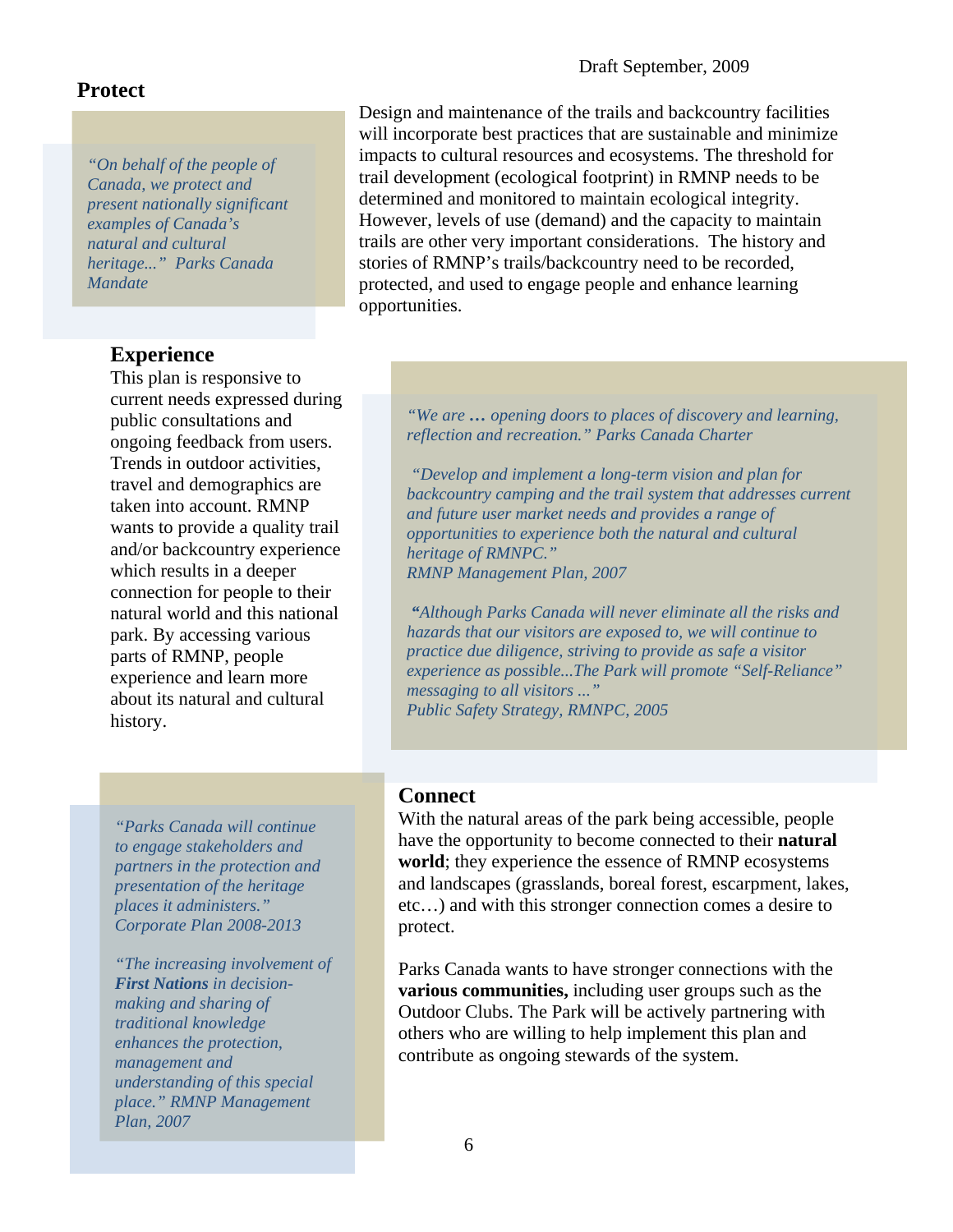<span id="page-6-0"></span>Actions in this plan are designed to give **all Canadians** an opportunity to connect to RMNP via the internet and be inspired to visit, travel the trails and see the backcountry.

The guiding principles and direction for this plan primarily come from the Park Management Plan, Parks Canada's Charter/Mandate and the Corporate Plan.

The capital asset principles from the park management plan (see Appendix 1) have been taken into account. These principles promote an integrated and sustainable approach (e.g. ecological and commemorative integrity, visitor experience and education).

# **D. CONTEXT**

#### **History to Present**

First Peoples have occupied the Riding Mountain area for thousands of years; archaeological finds date from approximately 10,000 years ago. Many of Riding Mountain's lakes and streams provided sheltered sites, water sources, and abundant wildlife to support these people. Presently, some people from First Nation communities around the park travel in the backcountry, use trails and organize cultural camps.

Since European settlement, some of the existing transportation routes were enhanced and new trails and roads were developed for timber harvest, haying activities and fire fighting. The major trails that presently exist (e.g. Central, Strathclair Tr.) were once gravel roads and are now most suitable for wagons or family bike trips.



See Figure 2 for a timeline of the Riding Mountain National Park area relating to trails, access and previous plans.

FIGURE 2: Timeline / history of trail development in Riding Mountain National Park

At present, the trail and backcountry system includes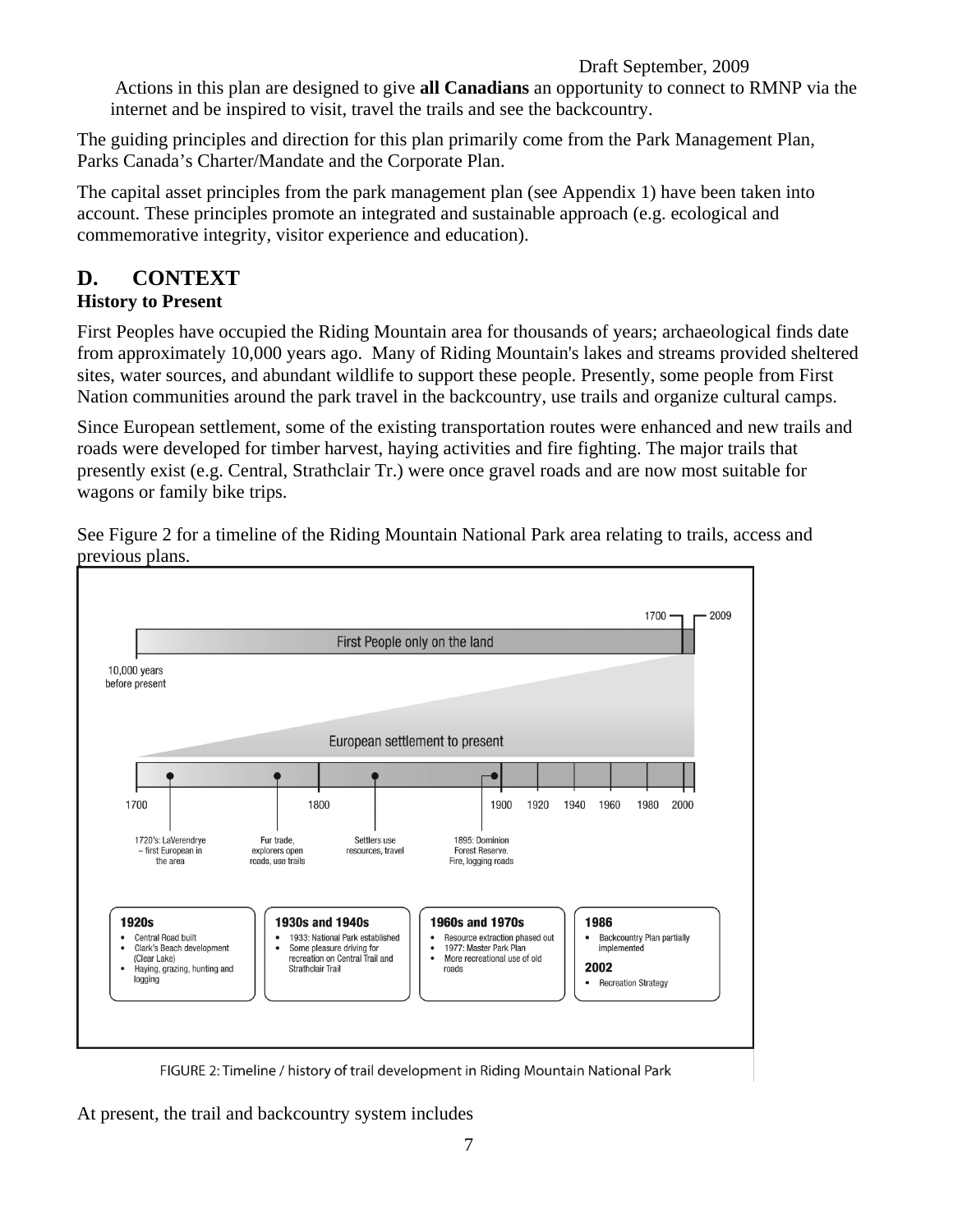- <span id="page-7-0"></span>• 400 km. of trails
- 6 self-guiding interpretive trails
- 39 trails (spring/summer/fall)
- 27 trails maintained for winter use
- *26* trailheads *(estimate)*
- winter camping
- 19 backcountry campsites
- random camping
- 1 cabin (Cairns) winter use, pilot for year-round use
- Four geo-caching sites

Guided interpretive outings introduce many visitors to the trail system, whether it's one of the weekly hikes to places such as Gorge Creek and Ominnik Marsh, a bike tour or a wagon trip to the historic prisoner of war camp at Whitewater Lake.

# **E. TRENDS**

The main changes in tourism that affect trail and backcountry use in RMNP are;

- *urbanization* more Canadians live in urban centres, "nature deficit" is a term used to describe the disconnect between youth and the natural world,
- *immigration* new Canadians awareness of national parks is low,
- *technology* youth chose to use their computers, PS2, etc... rather than be outdoors, and
- *an aging population* the baby boomers are not interested in tenting.

The trails and backcountry of RMNP provide the setting for the majority of the top ten outdoor activities that Canadians partake in, which include wildlife viewing, paddling, fishing, exercising, and cycling. People participating in outdoor recreation are taking shorter trips or more day trips. The younger generation (25 yrs and under) tend to participate in more extreme sport activities, including mountain biking.<sup>[1](#page-7-0)</sup> However, there has been a decline in the numbers of youth using trails.

Research indicates Canadians want national parks to

- be protected for future generations
- tell stories about history
- be enjoyable, memorable and fun
- be good value
- be authentic

 $\overline{a}$ 

• provide for outdoor recreation. $<sup>2</sup>$  $<sup>2</sup>$  $<sup>2</sup>$ </sup>

This research reflects the desires of many RMNP visitors (see section H).

The number of people who registered to camp in RMNP's backcountry has declined over the past five years. This may reflect a) a valid decrease or b) people are not registering (for a variety of reasons). As well, information is lacking on trends regarding day use of trails.

<sup>&</sup>lt;sup>1</sup> Travel Activities and Motivations Survey (TAMS), 2006 – Canadian Outdoor Activities While On Trips

<sup>2</sup> Parks Canada, 2006 – Public Opinion Poll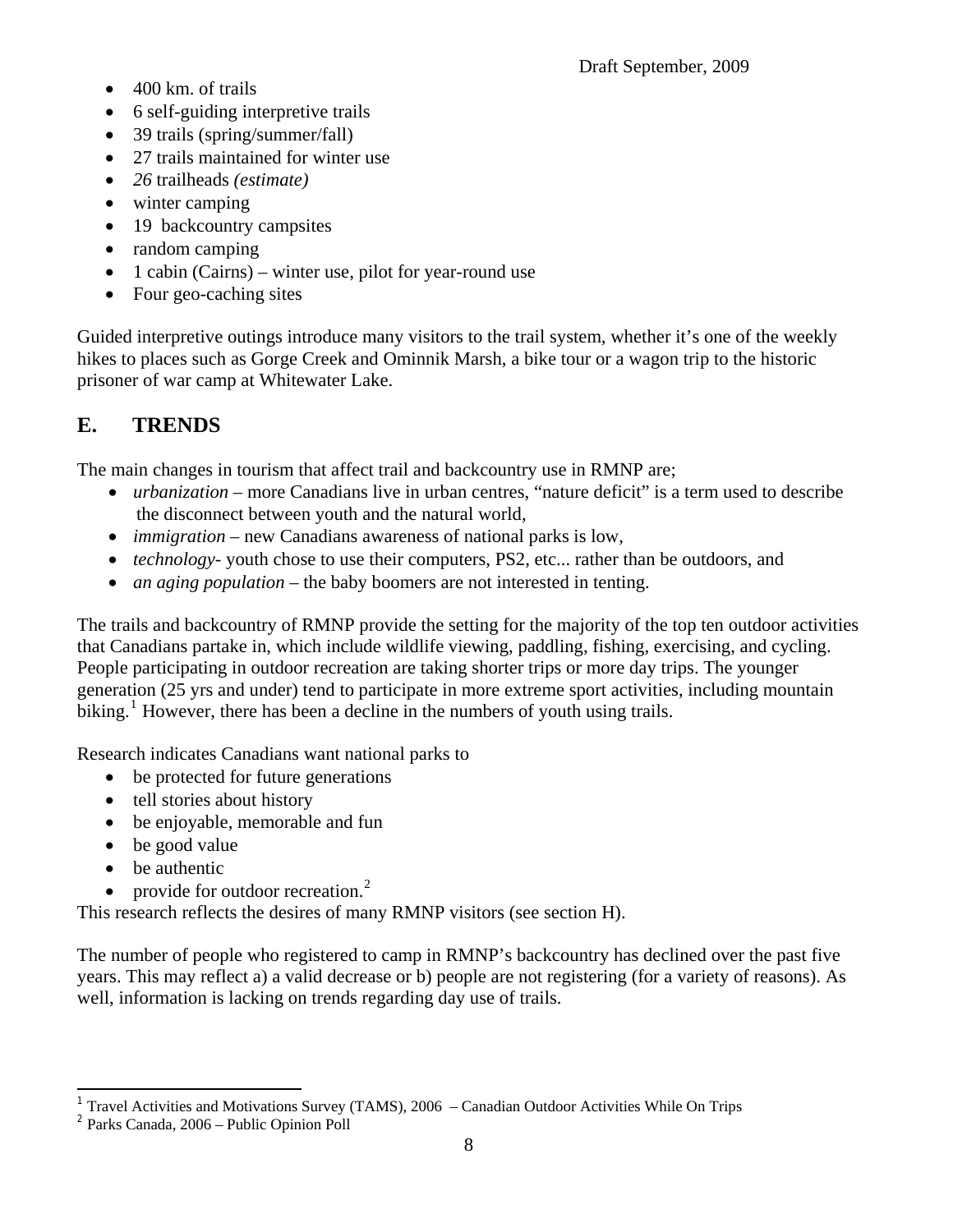<span id="page-8-0"></span>



# **F. CONSULTATION**

Three phases of public consultation helped to shape this plan. Phase 1 utilized a feedback form that was distributed to visitors and non-visitors. Feedback was analyzed (see Appendix 2) and assisted in designing the next phase. During phase 2, public meetings were held in Dauphin, McCreary, Laurier, Brandon, Russell, Winnipeg and Kerr's Lake. These meetings were well attended; peoples' passion for trails and opportunities was very evident. Results from these meetings were summarized and taken into consideration. Some common requests were;

- ¾ Increase online information about trail conditions, better maps, GPS coordinates
- $\triangleright$  Provide accurate information at trailheads
- $\triangleright$  Provide interpretive information along the trails
- $\triangleright$  Use the local historical stories/knowledge for interpretive signs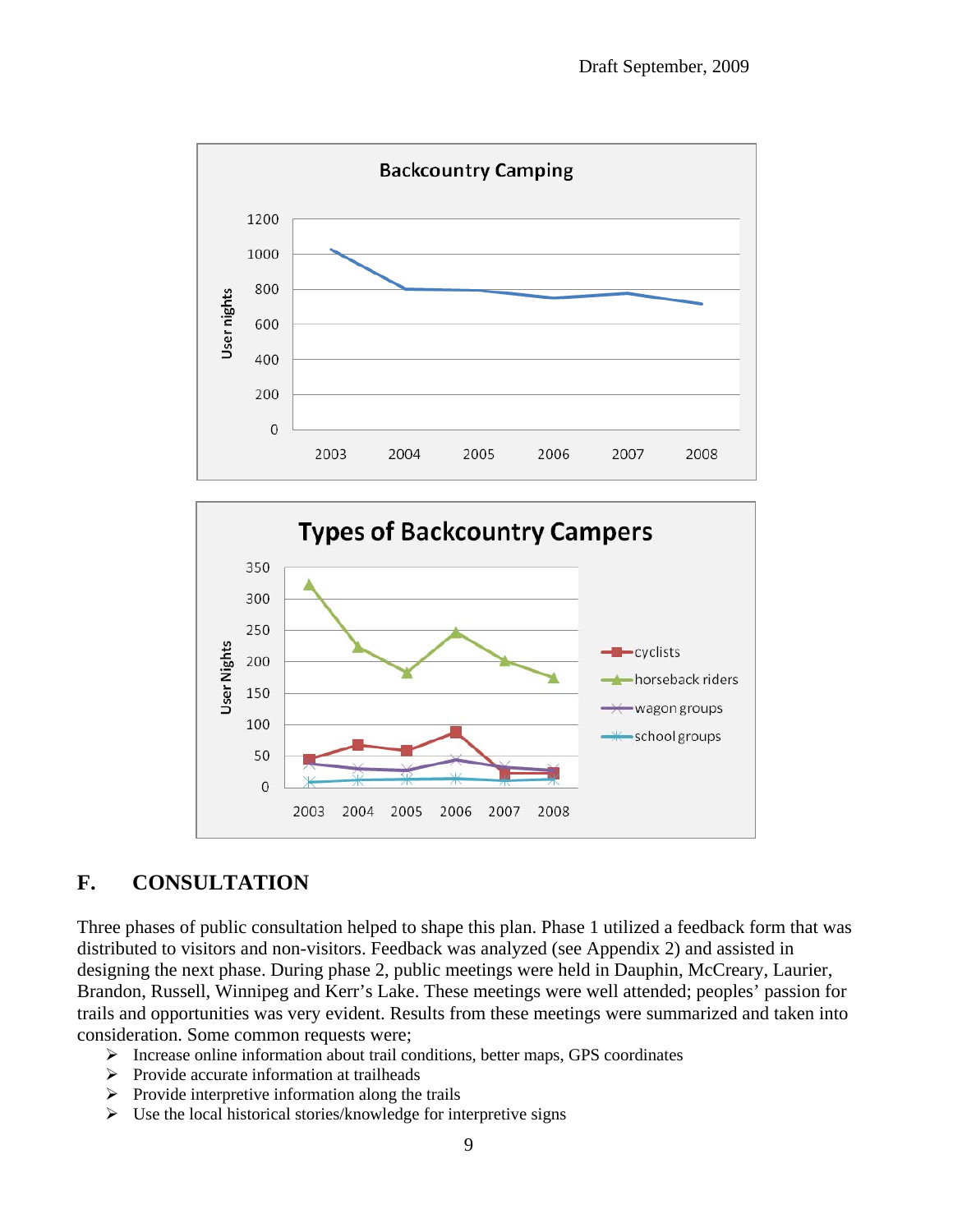- <span id="page-9-0"></span> $\triangleright$  Encourage and engage youth in learning and caring about the Park
- $\triangleright$  Improve maintenance and facilities on some trails, form partnerships
- $\triangleright$  Re-open old trails for horses, wagons, and sleighs
- $\triangleright$  Establish well designed loop systems and single track trails
- $\triangleright$  Design trails with varying terrain and scenery
- $\triangleright$  Link trails, along escarpment, across the park
- $\triangleright$  Connect trails to outside of the Park
- $\blacktriangleright$  Have day use loop trails from front country camping areas
- $\triangleright$  Establish more winter trails for skiing, snowshoeing
- $\triangleright$  Provide more camping options places and types of shelters
- $\triangleright$  Ensure water sources
- $\triangleright$  Re-assess fee structure.

Phase 3 involves distribution of the draft plan, collecting and analyzing final comments.

# **G. GOALS AND KEY ACTIONS**

#### **PROTECTING**

*"Biodiversity and natural processes representing the Southern Boreal Plains and Plateaux Natural Region are protected for all times in RMNP*" Ecological Integrity Statement, RMNP

The Park follows principles of sound environmental stewardship/best practices whenever making decisions that will impact the ecological integrity of an area. Before proceeding with any actions, whether by park staff, partners or volunteers, potential environmental impacts must be taken into account, evaluated and minimized. An environmental assessment of this plan has been completed and takes into account the cumulative effects of all proposed actions (see Appendix 3).

The Trail and Backcountry Camping Classification System (appendix 4) is an important step to maintain the ecological integrity of RMNP. Each class has different footprints and maintenance requirements. For example, a wagon trail falls into the "major trail" class and requires. The classification system will be used to assess new developments and monitor the footprint.

#### Goal: Overall ecological footprint<sup>[3](#page-9-0)</sup> of trail and backcountry related assets is maintained.

#### *Key Actions:*

- $\triangleright$  Define and calculate ecological footprint, determine the threshold for development.
- $\triangleright$  Apply the trail classification system to current and future trails (see Appendix 4) and adapt, if required, when a national classification system is developed.
- $\triangleright$  Evaluate different methods to maintain trails as per their classification.
- $\triangleright$  Incorporate sustainable trail practices.
- $\triangleright$  Monitor on an ongoing basis and evaluate the classification system within 5 years.

#### **EXPERIENCING**

 $\overline{a}$  $3$  Ecological footprint would take into account maintenance activities (e.g. fuel for mowers), ecological impacts (e.g. watercourse obstructions, invasive weeds, habitat fragmentation) and restoration of closed trails.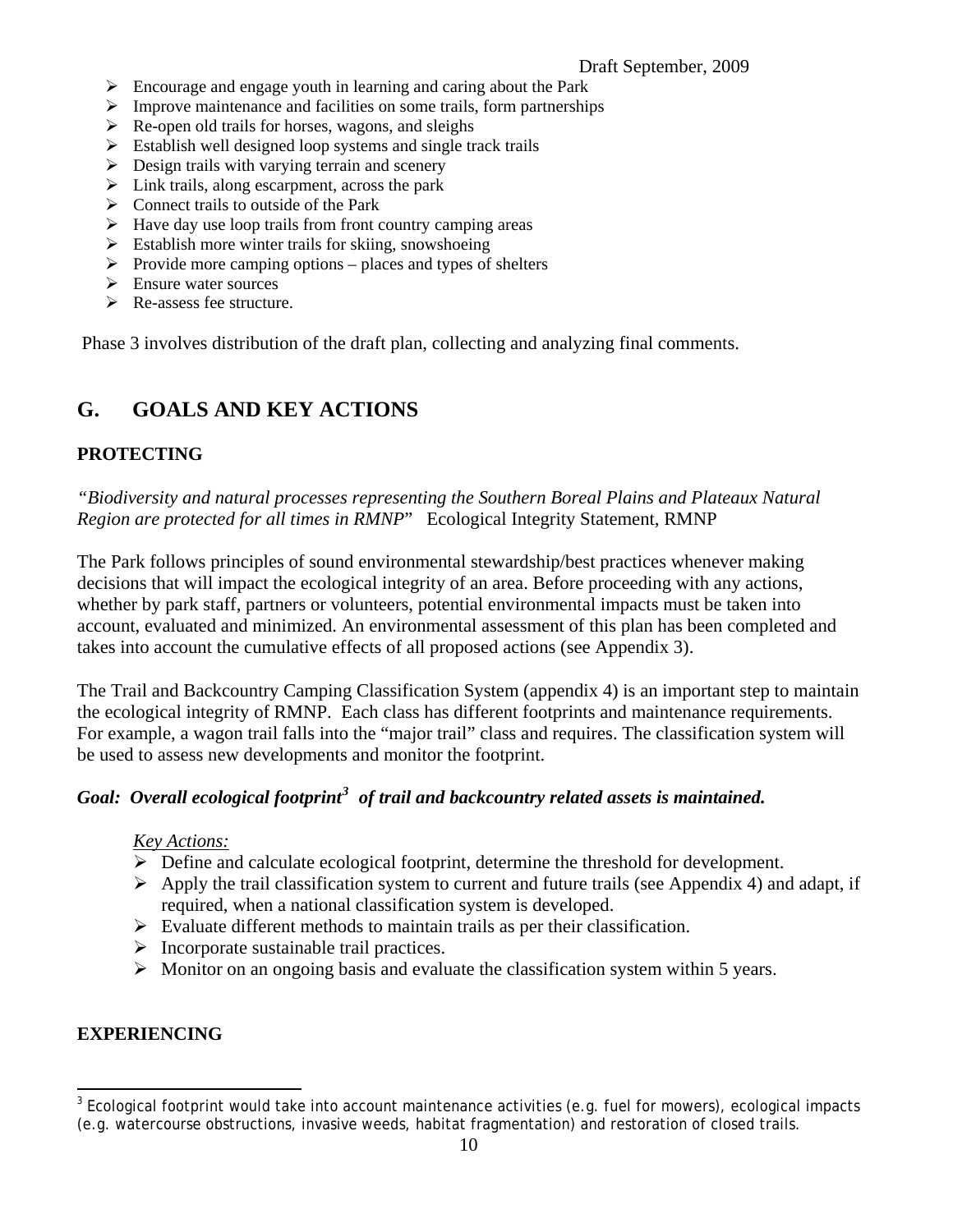Whenever people go on a trip, the experience starts with the planning and lasts as long as their memories of that trip. The goals in this section are organized in order of the visitors' experience.

- *Planning*
- *Visiting*
- *Remembering*

## **PLANNING**

- **a.** *Goal improve tools so visitors can better prepare for trail and backcountry travel Key* Actions**:** 
	- $\triangleright$  By year one, have all trailhead coordinates and trail maps available (online and hard copy), including information on the classes of trails and campsites;
	- $\triangleright$  Ensure visitors are aware of, and have easy access to, public safety and best practices information (e.g. self-reliance, Leave No Trace, trail etiquette, Adventure Smart) prior to their visit;
	- $\triangleright$  Encourage visitors to use the Explorer Quotient program to plan their excursions on trails.
	- $\triangleright$  Work with local governments (RM's), businesses and tourism groups to ensure trail information is included in marketing programs/publications.

#### **VISITING**

# *a. Goal – there are unique opportunities to experience and learn about the natural and cultural history of the Park and surrounding area.*

Key Actions:

- $\triangleright$  In partnership, develop several avenues for the First Nations people to share their knowledge and stories
- $\triangleright$  Incorporate easy to use technology on RMNP's website to enhance the learning experience on the trail (e.g. pod-casts, high resolution ortho imagery, Blog options, geo-caches, "Explora" program).
- $\triangleright$  Evaluate the self-guided interpretive trails, renew where required. Incorporate into area plans where feasible.
- $\triangleright$  Facilitate partnering with local groups, outfitters, and guides to enhance opportunities for visitors (develop historical trails, share stories, organize special even**t**s, tours, etc.).

#### **b.** *Goal – routes are well marked to trailheads and along the trails.*

## Key Actions:

- $\triangleright$  Work with local governments (RM's) and MB highways to improve highway signs for trailhead locations;
- $\triangleright$  Pursue other means to improve wayfinding to trailheads, e.g. GPS coordinates.
- $\triangleright$  Create trail hubs and enhance the information at these locations, including public safety messages (a trail hub is an access point for several trails in one area).
- $\triangleright$  Develop an orientation sign plan (e.g. identify priority locations to orient users along trails) and implement by year two.

## *c. Goal – Promote backcountry overnight use (target - 2003 levels).*

## Key Actions:

¾ Encourage all overnight user to register, work with local communities/organizations to address registration issues.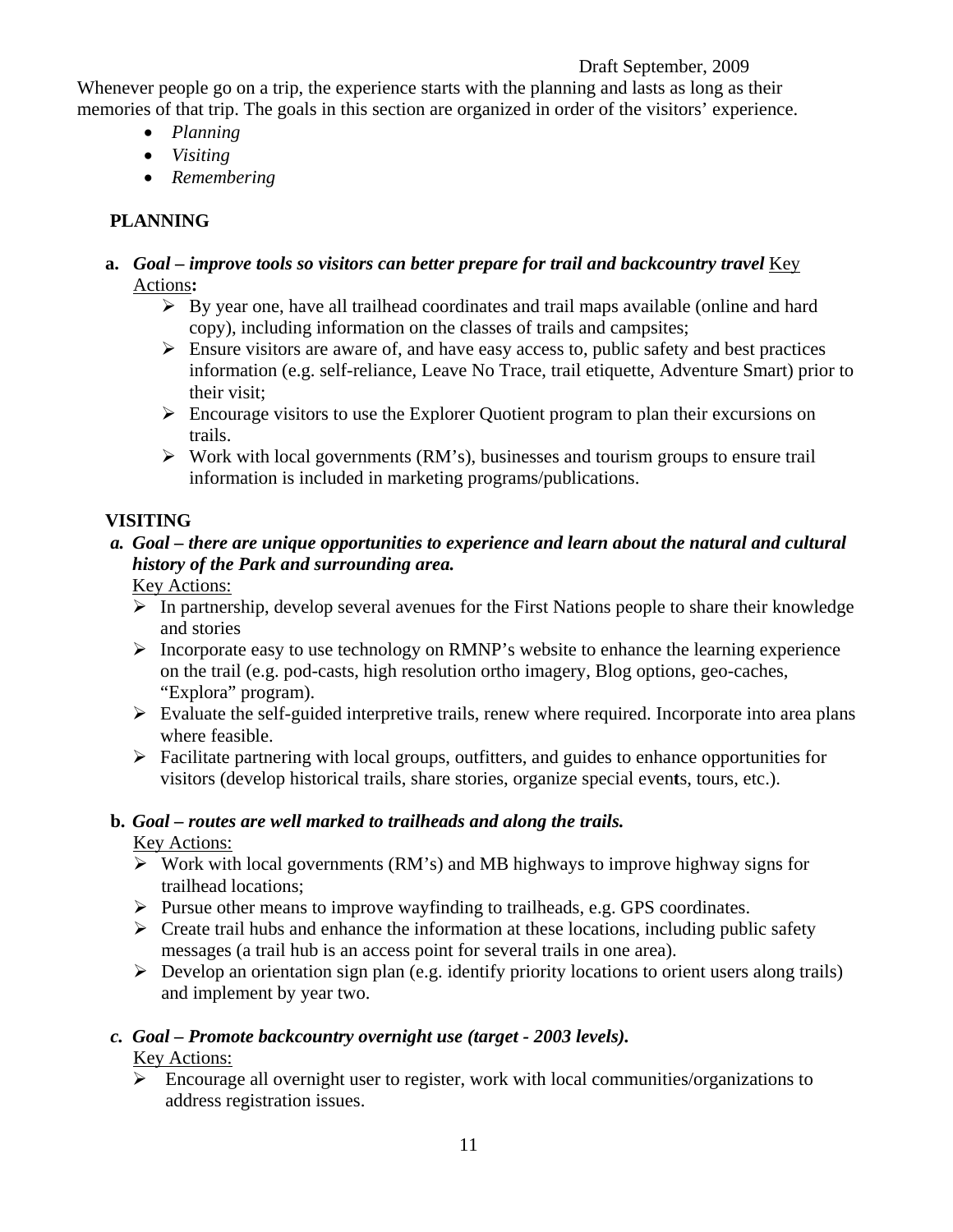- $\triangleright$  Establish different classes of campsites (random, primitive, minor and major) and maintain according to standards for each class/type.
- $\triangleright$  Locate campsites in areas in prime locations in various ecosystems.
- $\triangleright$  Initiate consultation on the proposal to revise the fee structure to a per site rate, rather than per person.

#### *d. Goal - unique experiences and a variety of choices that match many interests and abilities are available.*

#### Key Actions:

#### *Trails*

- $\triangleright$  Incorporate more loops and short day use trails in the trail system (see area plans).
- $\triangleright$  Meet the needs of hikers and bikers by designating existing, and creating some new, single track trails.
- $\triangleright$  Meet the needs of horseback riders by ensuring the system includes multi-use trails that meet standards.

#### *Campsites*

¾ Provide sources of water at priority backcountry campgrounds.

#### *Alternative accommodations:*

- ¾ Maintain Cairn's Cabin for winter use, pilot year-round use.
- ¾ Pursue partnerships to provide backcountry accommodations in strategic locations. Conduct required feasibility/market analysis.
- $\triangleright$  If market analysis is positive, renovate Grey Owl's Cabin and provide a loop trail.

#### *Winter Use*

- $\triangleright$  Maintain designated track set and packed ski trails.
- $\triangleright$  Facilitate horse-drawn sleigh route development by partners, develop criteria/requirements.
- $\triangleright$  Designate skijoring/kick-sledding/snowshoe multi-use trails.

#### *Canoeing*

- $\triangleright$  Establish canoe-in campsites on Whirlpool Lake
- $\triangleright$  Evaluate the demand for canoeing experiences and possibly provide random camping locations along canoe routes (e.g. Jackfish Cr., Whirlpool R. or Swanson's Cr.)

#### *Horse drawn wagons*

- $\triangleright$  Maintain this unique Canadian experience by designating selected routes for wagon use where the periodic use of heavy equipment for major maintenance will be required.
- $\triangleright$  Facilitate opportunities for visitors to experience wagon trips.

#### *Geocaching and other technologies*

- $\triangleright$  Work with the geocaching community to expand opportunities in RMNP.
- ¾ Work with GPS location based technologies to provide a better experience on our trail.

#### *Accessibility*

- $\triangleright$  Assess Ominnik Marsh and Boreal trails for accessibility.
- $\triangleright$  Evaluate the current assistive equipment.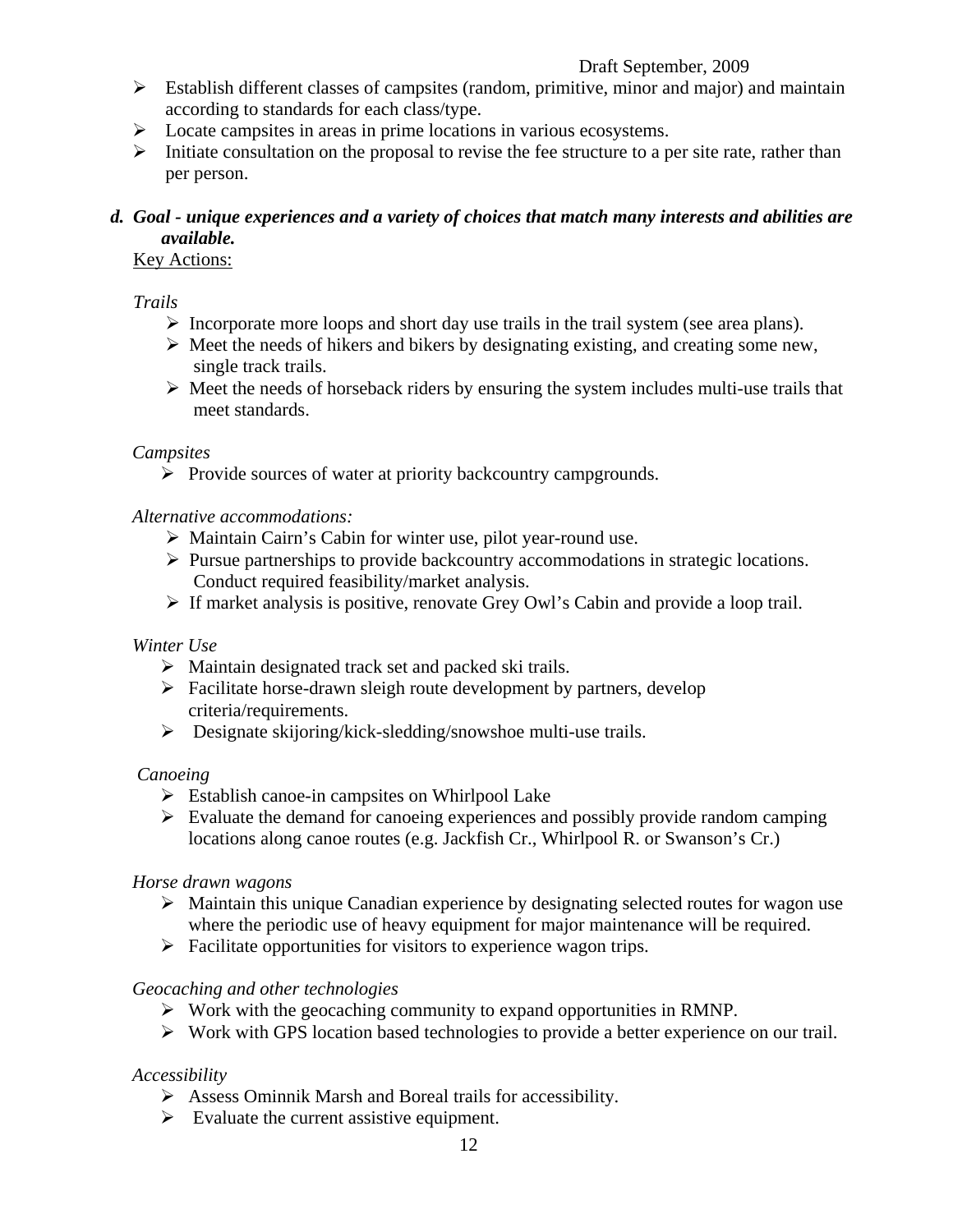#### <span id="page-12-0"></span>**REMEMBERING**

*a. Goal – trail and backcountry users value and share their unique experiences in the Park with others.* 

Key Actions:

- $\triangleright$  Create opportunities for people to post their stories, send in comments and suggestions via innovative tools on the web.
- $\triangleright$  Facilitate students' and teachers' use of the web and other social networking tools to share their experiences with other schools.

#### **CONNECTING**

#### *a) Goal: Increase awareness of RMNP trails and backcountry opportunities.*

Key Actions**:** 

- ¾ post links to Google Earth so Canadians can view updated imagery and upload data to GPS units;
- $\triangleright$  develop web social networks related to the trails and backcountry (blogs, Facebook,  $etc...$ ):
- $\triangleright$  develop a trail and backcountry use marketing and communication strategy;
- ¾ Initiate contact with groups representing new Canadians, urban Canadians, seniors and those with disabilities; understand and meet their needs related to trails and backcountry use.

#### *b) Goal: More youth use the backcountry and trail system.*

**Key Actions:** 

- $\triangleright$  Develop and distribute a new school information package that will highlight day-use trails, overnight options for school groups, and other resources (e.g. Adventure Smart).
- $\triangleright$  Develop and lead workshops for teachers to familiarize them with planning and leading safe, positive trips for students into the Park.

#### *c) Goal: Visitors and local residents work with Parks Canada to enhance the trail and backcountry system.*

Key Actions:

- $\triangleright$  Explore the potential of connecting the Park trails with external trail systems through the Manitoba Recreational Trails Association and other partners.
- $\triangleright$  Establish a volunteer program and partnering agreement which includes hands on training sessions to demonstrate sustainable trail practices. Develop and deliver at least one training session/work bee by year 2.

# **H. AREA PLANS**

#### *A. Lake Audy Area (Bison, Pre-settlement and settlement era's)*

*The Lake Audy area features a captive bison herd. The area has been* used by First Nations people for many centuries. There's also a spruce plantation, planted during the period when the park was a forest reserve. Two goals in the park management

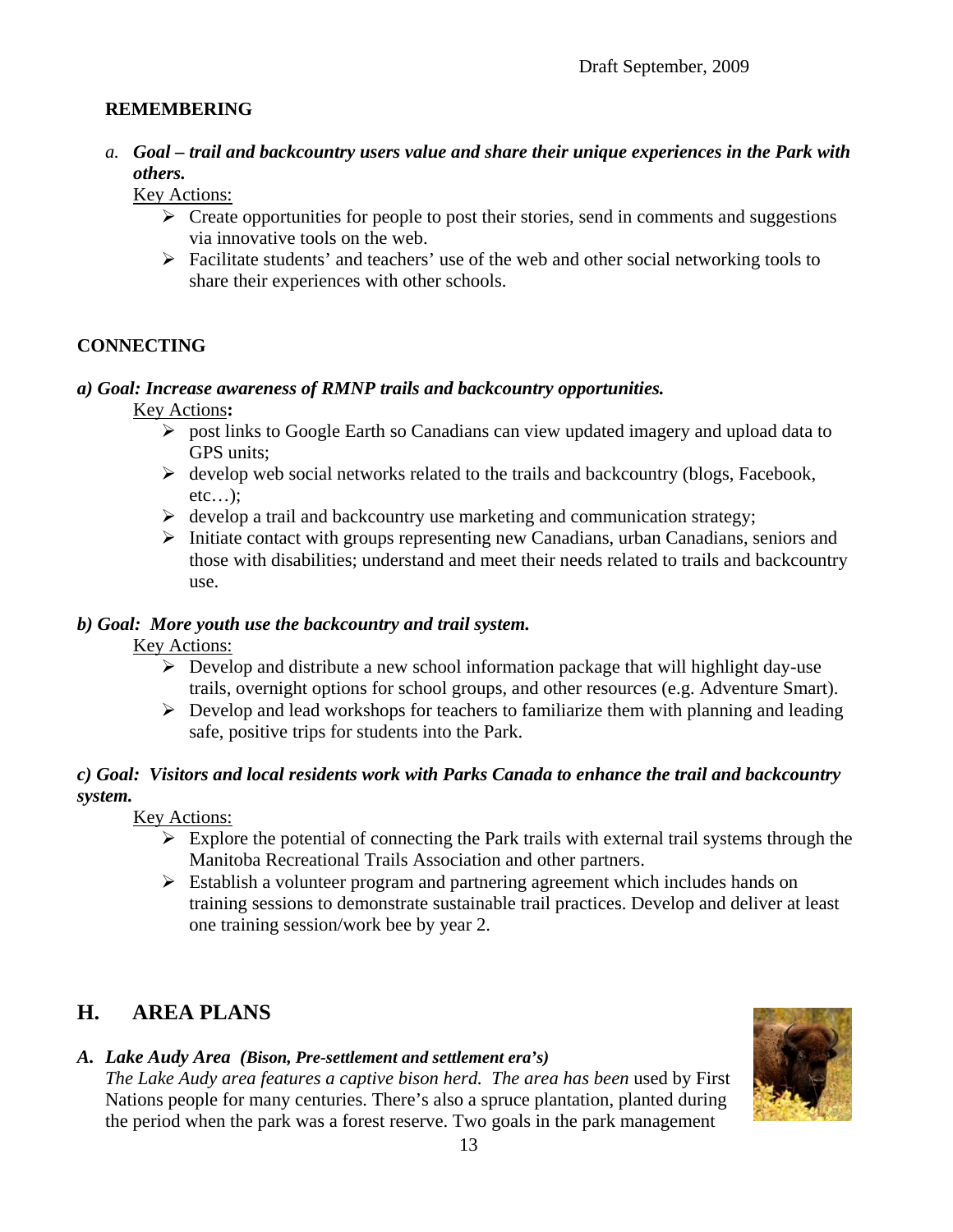plan for this area are:

- $\triangleright$  Improve opportunities for visitors to understand and appreciate the ecological and cultural history and values of this area;
- ¾ Understand visitor, stakeholders and First Nations interests and use of this area.

#### **B.** *East Side (Manitoba Escarpment, Lowlands, Mixed Wood forest)*

This area extends from the south boundary at Rolling River Road through to Highway #10 in the north. Activities range from hiking, camping, biking, skiing, horse riding, wagon and sleigh use and,

recently, skijoring and kick-sledding. The area Management Plan goals include:

- $\triangleright$  Developing a wide-ranging area plan with communities and stakeholder groups, including First Nations.
- $\triangleright$  Develop a variety of visitor experiences along the Escarpment Priorities for trail improvements include:
	- $\triangleright$  trail hubs at the East Gate NHS and Agassiz site
	- $\triangleright$  a day loop trail near Bald Hill.

Other possible developments at the conceptual stage are:

- $\triangleright$  a day loop ski trail near Kerr's Lake (in discussion)
- $\triangleright$  sleigh/wagon options on Rolling R. road.

#### **C.** *Wasagaming (Clear Lake)*

Wasagaming and Clear Lake are often referred to as the "hub" of the Park for many visitors. Two key actions for this area are:

- $\triangleright$  Develop connecting trails between Wasagaming and backcountry areas;
- $\triangleright$  Work with the RM of Park to provide safe links (crossing of hwy 10) from Wasagaming to trails in the RM of Park;
- $\triangleright$  With partners, investigate a transportation system for visitors, with or without independent transportation, to reach the trailheads for backcountry adventure.

#### *D. West End (Aspen Parkland)*

Trails in this area of the Park are not as extensive, partly due to the number of ponds and wet areas. One recent development includes a partnering agreement with the RM of Silver Creek for a trail from Silver Beach to Bydak Lake.

Key actions for this area are:

- $\triangleright$  Develop an area plan for the west end of the park to provide opportunities for a variety of visitor experiences. Consult with stakeholders and First Nations throughout the process. (from park management plan, 2007)
- $\triangleright$  Engage in other partnering agreements that would offer opportunities in other areas (e.g. Deep Lake, Ganza Lake, Sugarloaf Station, Birdtail Valley, Spruce Island Lake and Kays campsite)
- $\triangleright$  Work with the Trans Canada Trail committee to facilitate linkages
- $\triangleright$  Develop a day use loop trail near the Deep L. campground.

#### *E. North End (Boreal Forest, Manitoba Escarpment)*

 $\triangleright$  Develop a loop trail from Agassiz Tower for visitors to experience the escarpment.





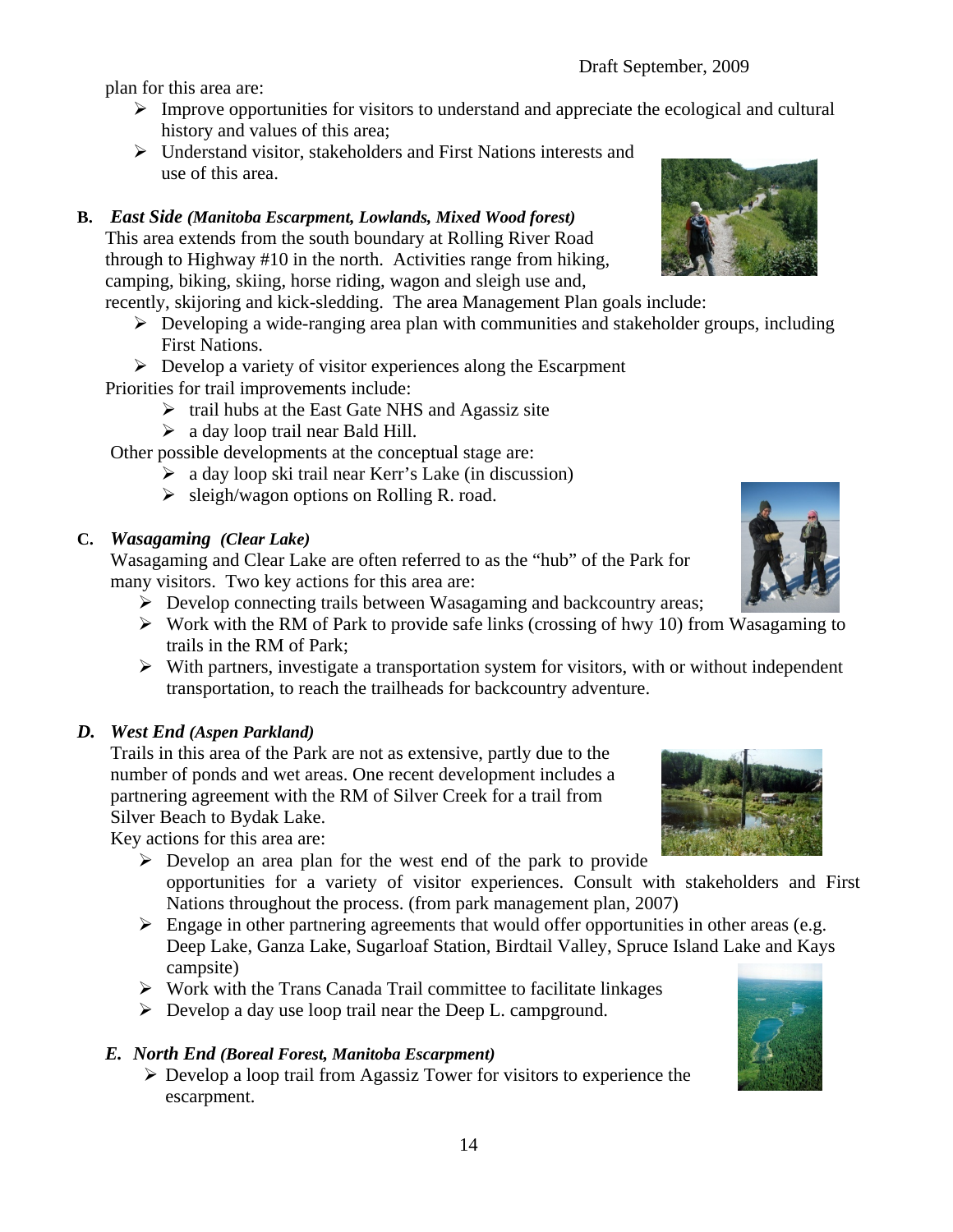<span id="page-14-0"></span> $\triangleright$  Improve the experience on the Moon Lake trails by re-routing or offering alternative experiences (e.g. shorter loop trail).

#### *F. Connecting Areas - Riding Mountain Traverse*

- $\triangleright$  Develop a multi-day, multi-use trail with camping options through varied landscapes, showcasing the many natural wonders of the RMNP backcountry.
- $\triangleright$  Pursue opportunities to link this initiative with community partners and trail groups, such as the Mb Recreational Trail Association (Trans Canada Trail).

# I. **PROCESS**

The Trail and Backcountry Committee will be responsible for implementation of the plan. The Committee will review and submit the work plan annually for approval by the RMNP Management Team.

Stakeholders and partners will be provided annual updates and opportunities to provide ongoing input. Annual "community conversations" will be held.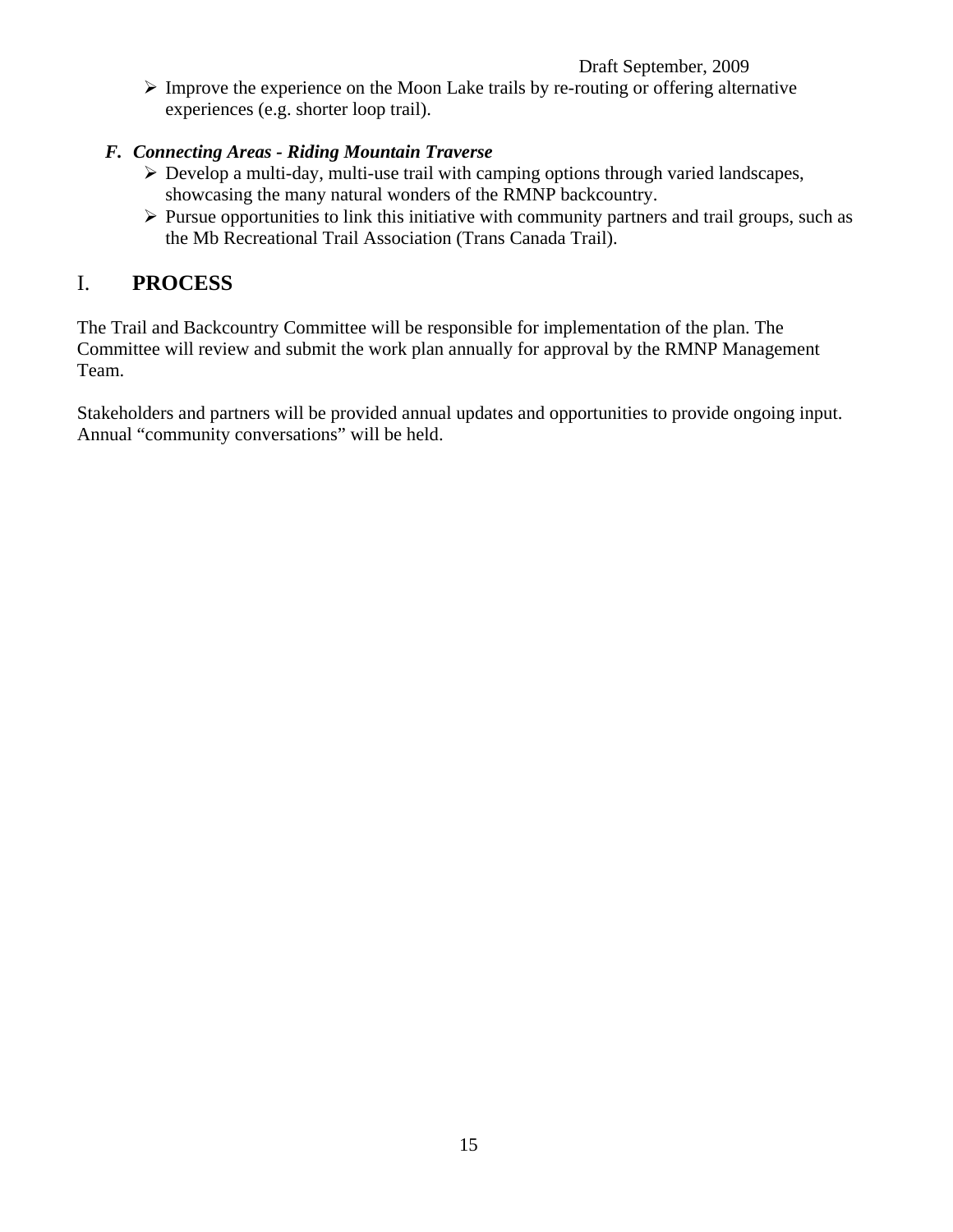# <span id="page-15-0"></span>**J. EVALUATING PERFORMANCE**

Measuring the successful implementation of this plan will occur using the following methods described below. During the three year review period, other methods might be developed to help evaluate this trail plan.

Environmental Assessment: The ongoing monitoring identified in the assessment will be done.

Visitor Satisfaction: Ongoing visitor feedback opportunities will be provided through social media options such as website blogs and regular contact with those on the trail mailing list. Periodic surveys of all park visitors will include questions regarding the trails and back country opportunities.

#### Levels of Use

Trail monitoring equipment will be used on certain trails to collect baseline data or compare levels of use with previous data collected by the park or researchers (e.g. Campbell and McKay). The target of 2003 levels for backcountry camping is to be achieved by year 5.

Classification System: The proposed trail and back country camping classification system will be monitored on an ongoing basis and evaluated within 3 years and aligned with the national classification systems.

Work Plan The work plan (appendix 5- To be developed) will be reviewed annually and updated. This will also function as an annual review of progress in implementing this Trail and Backcountry Use Plan.

Successful Partnerships: An initial target for developing successful partnerships is to establish three partnerships by year 3 of the plan.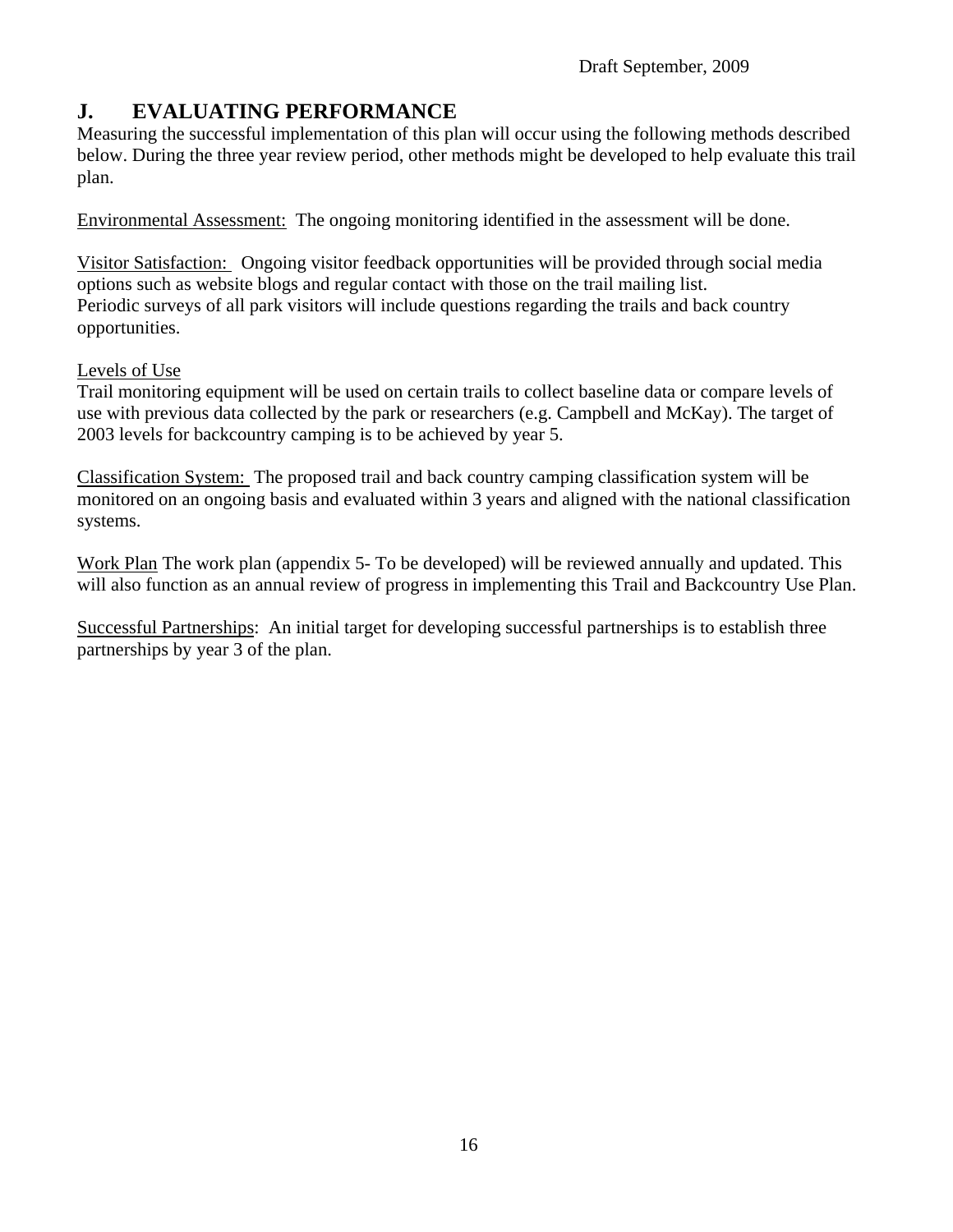# **Appendix 1 – Capital Asset Principles**

...from the RMNP Management Plan, 2007

#### **Capital Asset Principles**

Development and investment programs are to be based on a sound, consistent and transparent management approach.

Capital Program Management

- ¾ Directed towards attaining Parks Canada's mandate, the Corporate Plan and RMNPC's Management Plan
- ¾ Follows all Parks Canada's guidelines, standards, applicable legislation and regulations
- $\triangleright$  Needs to be a manageable program

Stewardship and Environmental Leadership

- ¾ Based on an integrated approach (i.e. ecological and commemorative integrity, visitor experience and education)
- ¾ Reduces negative environmental impact and, wherever possible, reduce the existing footprint
- $\triangleright$  Exhibits cultural and environmental leadership, promotes public appreciation and understanding of Parks Canada's values
- $\triangleright$  Considers the visitor experience, social science research and innovative service alternatives
- $\triangleright$  Does not cause degradation or loss of cultural assets

Financial Sustainability

- $\triangleright$  Ensures full operational and financial sustainability over the proposed life of the investment
- $\triangleright$  Minimizes any net increase in Parks Canada's assets
- $\triangleright$  Designed to meet average, rather than peak demands
- $\triangleright$  Consideration given to leveraging investments through partnerships and cost sharing

(adapted from *Parks Canada Capital Planning Process Directive, 2005*)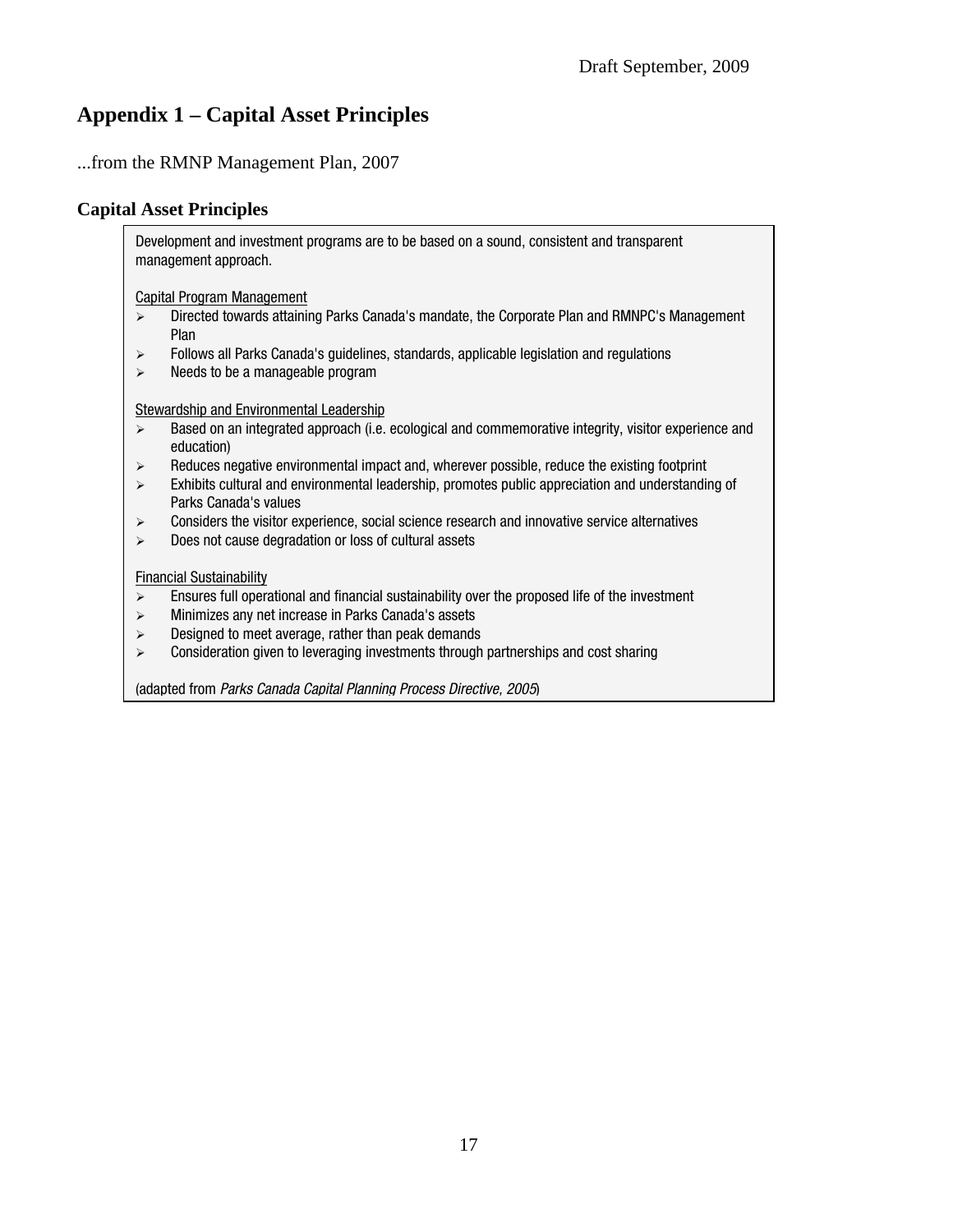# Draft September, 2009 **Appendix 2 - Public Feedback from Phase 1 Consultations**



# **Backcountry Camping**





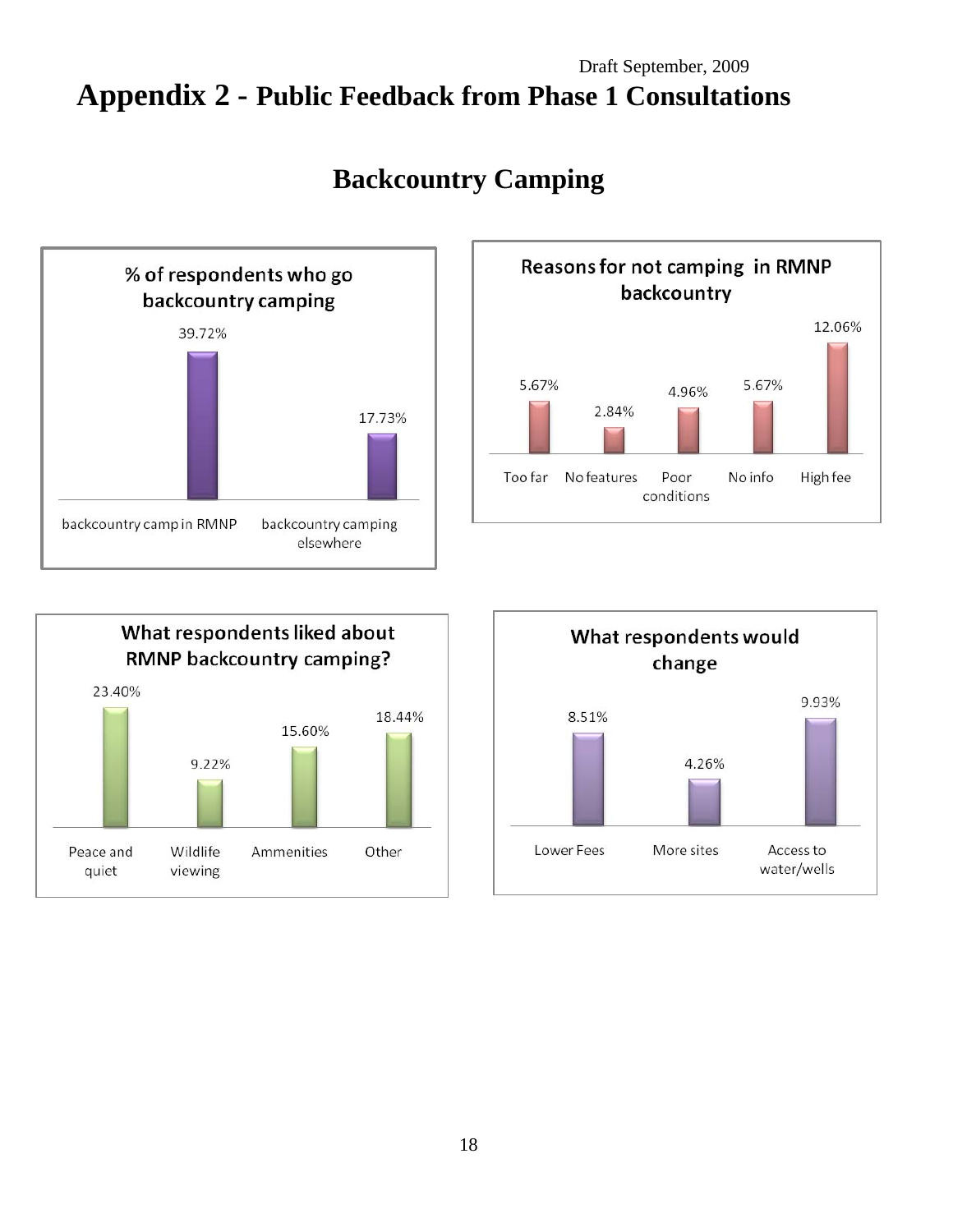# **Trails**









**Appendix 3 –** *Environmental Assessment (to be done)*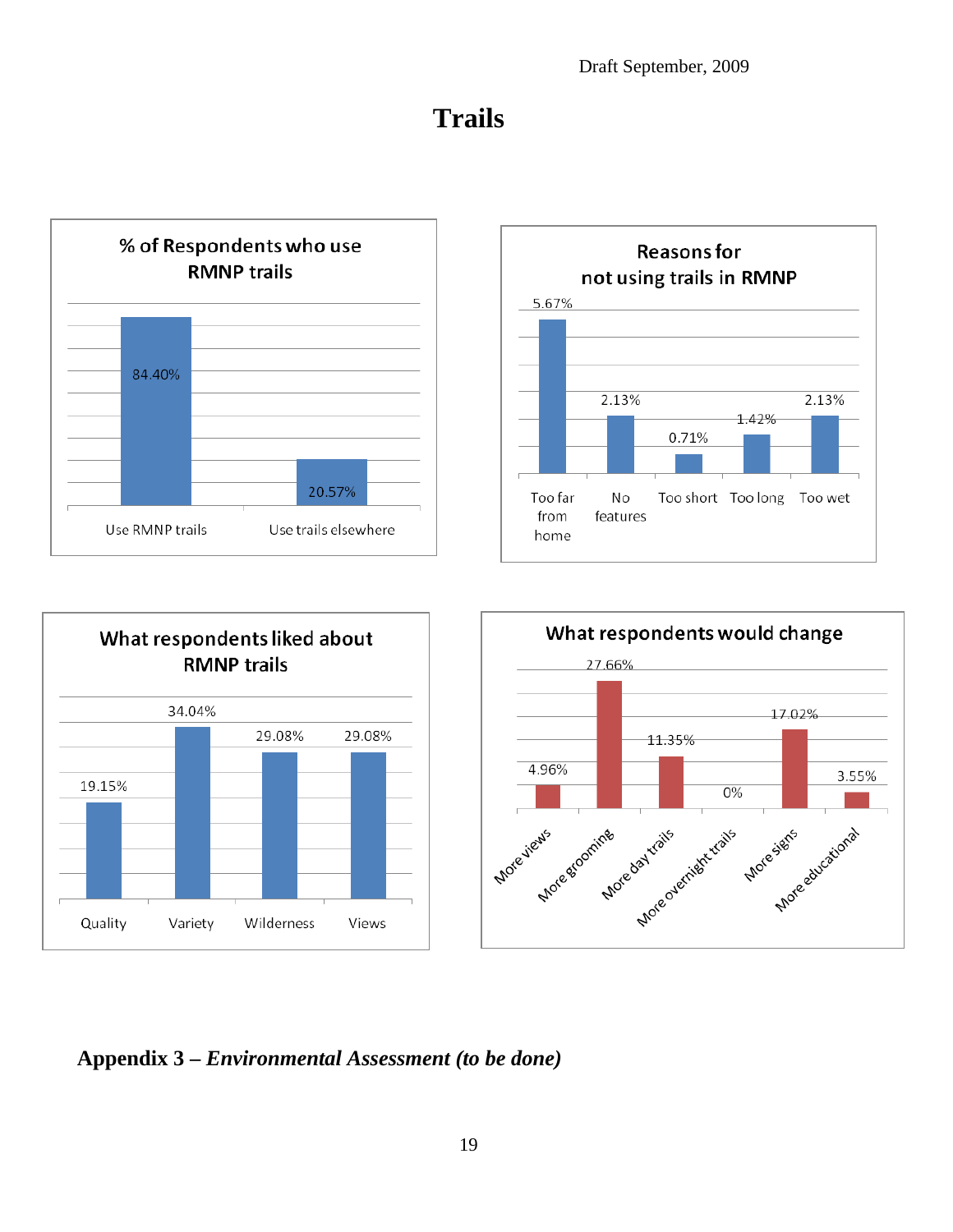# **Appendix 4 – Trail and Campsite Classification System**

| <b>RMNP Trail Classification System</b>            |                                                                                          |                                                                            |                                                                         |                                                                            |  |  |  |
|----------------------------------------------------|------------------------------------------------------------------------------------------|----------------------------------------------------------------------------|-------------------------------------------------------------------------|----------------------------------------------------------------------------|--|--|--|
| $4\sqrt{5}$<br>Class #<br>$\overline{2}$<br>3<br>1 |                                                                                          |                                                                            |                                                                         |                                                                            |  |  |  |
| <b>Name</b>                                        | <b>Primitive</b>                                                                         | <b>Minor</b>                                                               | <b>Major</b>                                                            | <b>Special Purpose</b><br>(Walks)                                          |  |  |  |
| <b>Description</b>                                 | Wilderness                                                                               | Day use and Backcountry                                                    | <b>Wagon Trails</b>                                                     | Interpretive<br>Accessible<br><b>High Visitor Use attractions</b>          |  |  |  |
| <b>Visitor Experience</b><br><b>Opportunities</b>  | Wilderness, challenge<br>Remoteness, isolation<br>Self reliance<br>Volunteer stewardship | Diversity of opportunities<br>Wilderness experience<br>Recreation, fitness | Range of activities<br>Safe and convenient<br>Social activity/groups    | Unique attractions<br>Natural/Cultural Education<br><b>Disabled Access</b> |  |  |  |
|                                                    | w/maintenance<br>Links to communities                                                    |                                                                            | Recreation<br>Unique                                                    | Large groups, high use                                                     |  |  |  |
| <b>Visitor Expectations</b>                        | Unobtrusive<br>Minimal<br>disturbance/maintenance<br>Route finding<br>Higher risk        | Natural settings<br>Some<br>development/improvements<br>Higher risk        | Natural settings<br>Old road infrastructure<br>Low risk                 | Urban characteristics<br>Significant Development<br>Low risk               |  |  |  |
| <b>Examples</b>                                    | None presently<br>to be developed or<br>re-class existing trails                         | Grey Owl<br><b>Jet</b><br>Grasshopper                                      | Central<br>Strathclair<br>Lake Audy Bike                                | <b>Ominnik Boardwalk</b><br><b>Boreal Island Trail</b><br>Lakeshore Walk   |  |  |  |
| <b>Zoning</b>                                      | Wilderness                                                                               | Wilderness                                                                 | <b>Wilderness</b><br>motorized maintenance<br><b>Outdoor Recreation</b> | <b>Outdoor Recreation</b><br><b>Park Sevices</b><br>Wilderness             |  |  |  |
| <b>Activity(s)</b><br>(Day use/Overnight)<br>Hike  | Yes/Yes                                                                                  | Yes/Yes                                                                    | Yes/yes                                                                 | Yes/No                                                                     |  |  |  |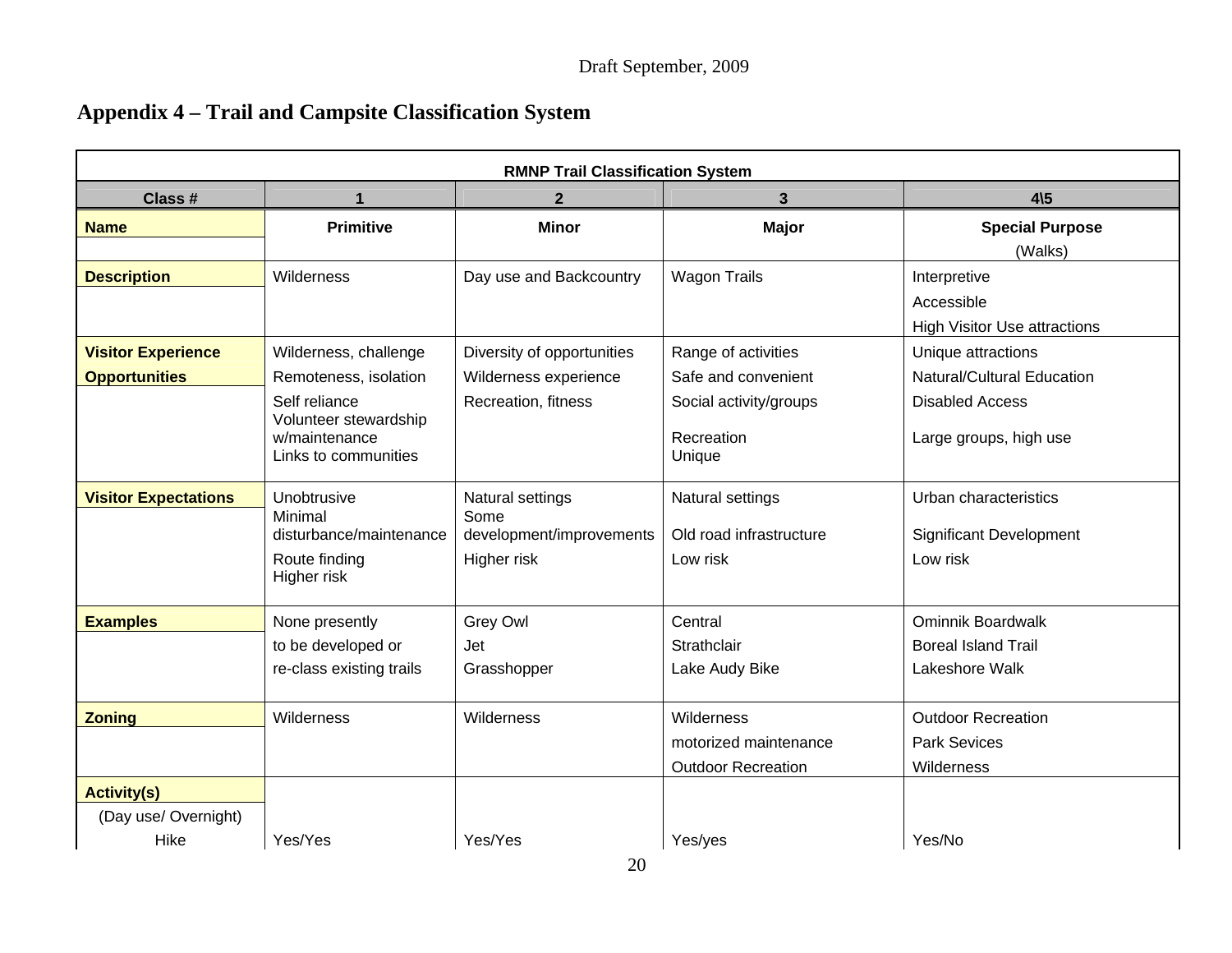| Horseback                       | Yes/Yes                 | Yes/Yes, some limits      | Yes/yes                     | No/No                          |  |
|---------------------------------|-------------------------|---------------------------|-----------------------------|--------------------------------|--|
| Cycle                           | limited                 | Yes/Yes, some limits      | Yes/yes                     | Possibly                       |  |
| Wagon                           | <b>No</b>               | No                        | Yes                         | <b>No</b>                      |  |
| Cross Country Ski               | No/Maybe                | Yes/Maybe                 | Yes/Maybe                   | No                             |  |
| Other                           |                         | Snow shoe                 |                             | wheel chair                    |  |
|                                 |                         |                           |                             |                                |  |
| <b>Number &amp; Length of</b>   |                         |                           |                             |                                |  |
| <b>Trails</b>                   | $\mathbf 0$             | 38                        | 6                           | 5                              |  |
| % of Total System #'s           | 0                       | 78%                       | 12%                         | 10%                            |  |
| <b>Kilometers</b>               | 0                       | 250 km                    | 154 km                      | 6.1 km                         |  |
| % of Total System KM            | $\mathbf 0$             | 58%                       | 40%                         | 2%                             |  |
| Target: % of System KM          |                         |                           |                             |                                |  |
| Target: % of System #           |                         |                           |                             |                                |  |
|                                 |                         |                           |                             |                                |  |
| <b>Physical Attributes</b>      |                         |                           |                             |                                |  |
| <b>Tread Width</b>              | < 50cm                  | 80-120cm                  | 200-250cm                   | variable                       |  |
| <b>Cleared Width</b>            | 50-100cm                | 150-200cm                 | $3-4$ m                     | variable                       |  |
| Surface                         | native materials        | native materials/gravel   | gravel                      | gravel, paved, wood,           |  |
| Slopes                          | half bench              | full bench                | fall line                   |                                |  |
|                                 |                         |                           |                             |                                |  |
| <b>Maintenance (Level)</b>      | Low                     | Moderate                  | Moderate                    | High                           |  |
|                                 | Non motorized, hand,    |                           | ATV, trail cat, horse drawn |                                |  |
| Equipment                       | horses<br>Winter OSV    | ATV, kubota, hand, horses | equipment                   | ATV, heavy equipment           |  |
|                                 |                         |                           | backhoe, tandem truck       |                                |  |
| Inspection<br>Deadfall clearing | 1x/year<br>1x/year      | 2x/year<br>2x/year        | 3x/year<br>3x/year          | Weekly, monthly<br>as required |  |
| <b>Brushing</b>                 | 1m (hand)               | 2m                        | 3m                          |                                |  |
|                                 |                         | 1 <sub>m</sub>            | 2m                          | as required                    |  |
| Mowing                          | none                    |                           |                             | as required                    |  |
|                                 | Limited, Blazes or      |                           |                             |                                |  |
| Signage                         | markers                 | National signage          | National signage            | National signage               |  |
| <b>Infrastructure</b>           | Limited                 | Moderate                  | Major                       | Major                          |  |
| <b>Materials</b>                | natural, local material | natural and treated       | engineered, treated         | treated                        |  |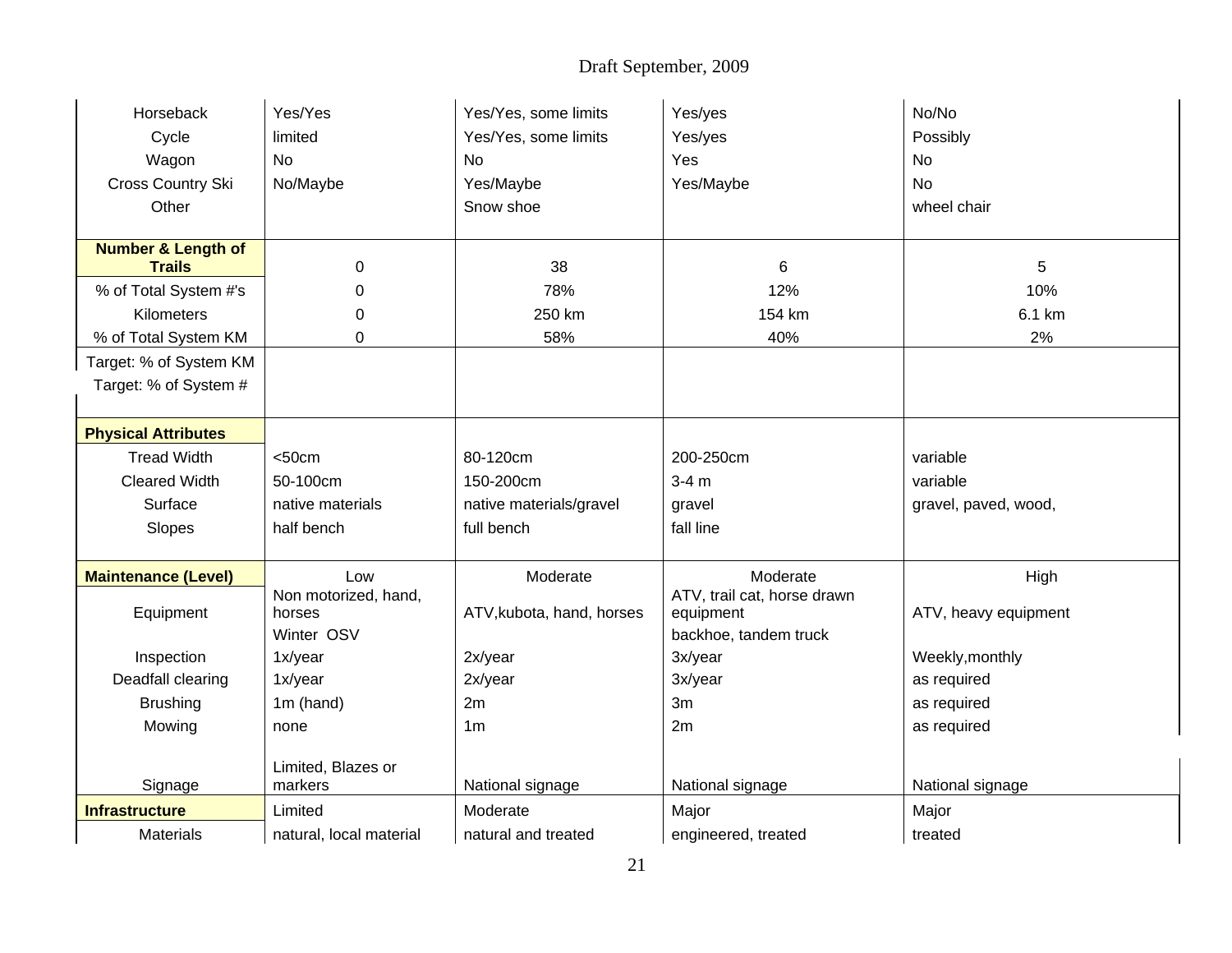| <b>Bridges</b>                       | split log bridge                   | class B bridges<br>$120 \text{ cm}$                | culverts, foords, Class A                                                      | class B bridges          |
|--------------------------------------|------------------------------------|----------------------------------------------------|--------------------------------------------------------------------------------|--------------------------|
| <b>Boardwalks</b>                    | Rustic, narrow                     | boardwalks, puncheon                               | grade buildup                                                                  | boardwalks, ramps        |
|                                      | 50 cm puncheon                     | gravel/geotextile                                  | cut/fill, gravel,                                                              | floating boardwalks      |
|                                      |                                    |                                                    | Pond levellers/deceivers                                                       | stairs, handrails,       |
|                                      |                                    |                                                    | retaining wall                                                                 |                          |
| <b>Visitor Risk Management</b>       |                                    |                                                    |                                                                                |                          |
| Level of Use<br>Level of Client Self | Low                                | Moderate                                           | Moderate                                                                       | High                     |
| Reliance                             | Advanced                           | Moderate                                           | Moderate                                                                       | Minor                    |
| <b>Intervention Level</b>            | minor                              | moderate                                           | moderate                                                                       | major                    |
| Public Safety - SAR<br>Extraction    | Non-motorized<br>wheeled stretcher | ATV/OSV<br>ATV rescue wagon<br>OSV rescue toboggan | ATV/Vehicle<br>4x4 truck, ambulance<br>ATV rescue wagon<br>OSV rescue toboggan | ATV/Vehicle<br>ambulance |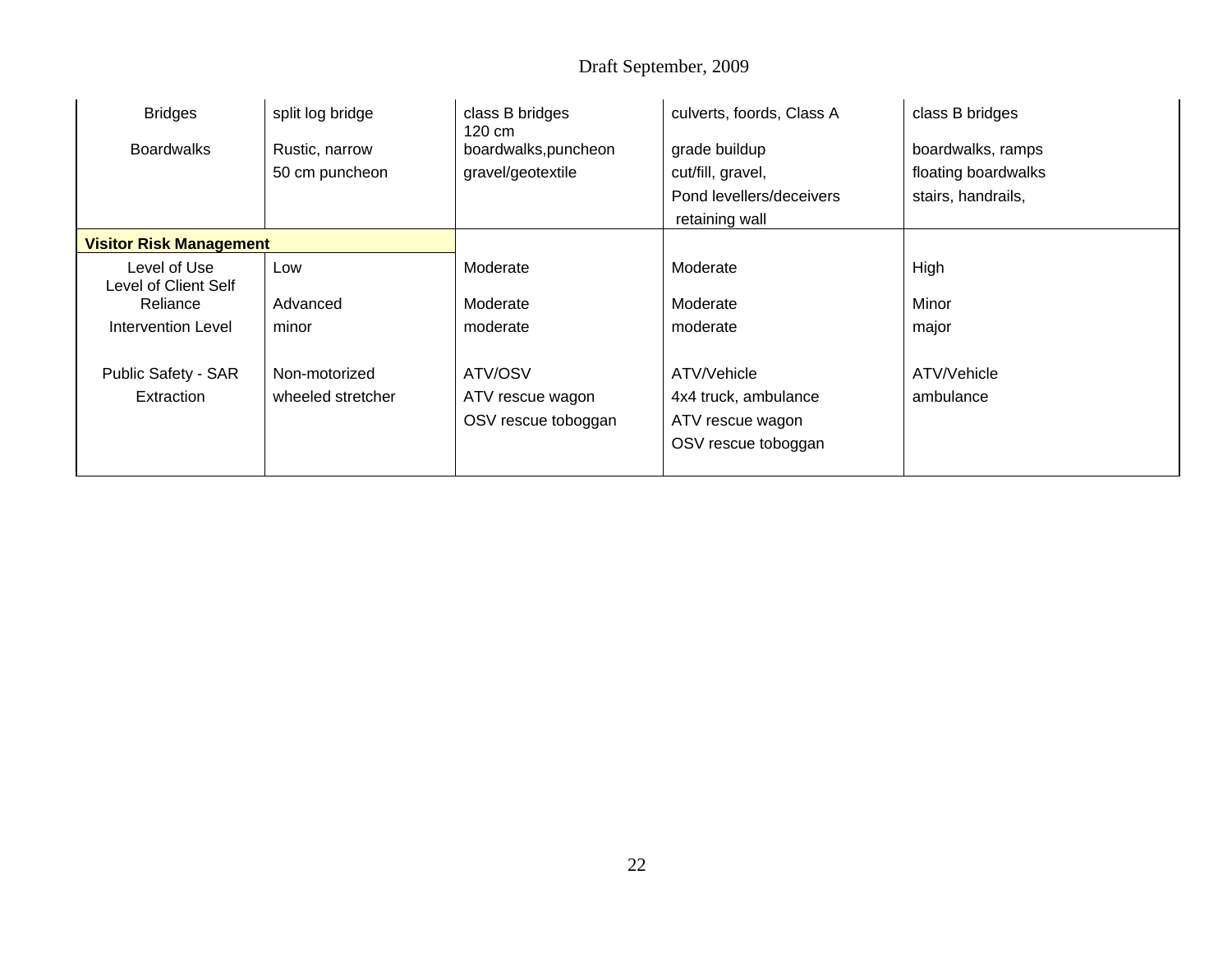| <b>RMNP Backcountry Camping Classification System</b> |                                           |                                       |                                                         |                                                                                    |                                        |  |  |
|-------------------------------------------------------|-------------------------------------------|---------------------------------------|---------------------------------------------------------|------------------------------------------------------------------------------------|----------------------------------------|--|--|
| Class #                                               |                                           | $\mathbf{2}$                          | 3                                                       | 4                                                                                  | 5                                      |  |  |
| <b>Name</b>                                           | Random                                    | <b>Primitive</b>                      | <b>Minor</b>                                            | <b>Major</b>                                                                       | <b>Special Purpose</b>                 |  |  |
| <b>Description</b>                                    | <b>Wilderness</b>                         | Wilderness<br>Limited Facility        | Hiker/Biker Camp                                        | Wagon/Horse Camp                                                                   | Hardwall<br>Trailhead Horse            |  |  |
| <b>Visitor Experience</b>                             | self reliance                             | self reliance                         | diversity of opportunities                              | larger social group                                                                | winter/ski camping                     |  |  |
| <b>Opportunities</b>                                  | remoteness, isolation<br>no trace camping | remoteness, isolation                 | wilderness experience                                   | shared sites<br>fishing/haul canoe                                                 | horse camping/vehicle                  |  |  |
| <b>Visitor Expectations</b>                           | no infrastructure<br>solitude             | minimal infrastructure                | dry firewood<br>water to make potable                   | well developed<br>dry firewood<br>water to make potable<br>water Horses<br>corrals | varies for each purpose                |  |  |
| <b>Examples</b>                                       |                                           | primitive sites not designated<br>yet | <b>Tilson Lake</b><br>East Deep Lake<br>Minnedosa River | <b>Gunn Lake</b><br>Whitewater<br><b>Gunn Creek</b>                                | Cairns Cabin<br>Lake Audy Horse Corral |  |  |
| <b>Capacity</b>                                       |                                           |                                       |                                                         |                                                                                    |                                        |  |  |
| people                                                | 4                                         | 6                                     | 15                                                      | 25                                                                                 | varies for each purpose                |  |  |
| horses                                                | 6                                         | to be determined (tbd)                | tbd                                                     | 10                                                                                 |                                        |  |  |
| wagons                                                | 0                                         | 0                                     | tbd                                                     | 3                                                                                  |                                        |  |  |